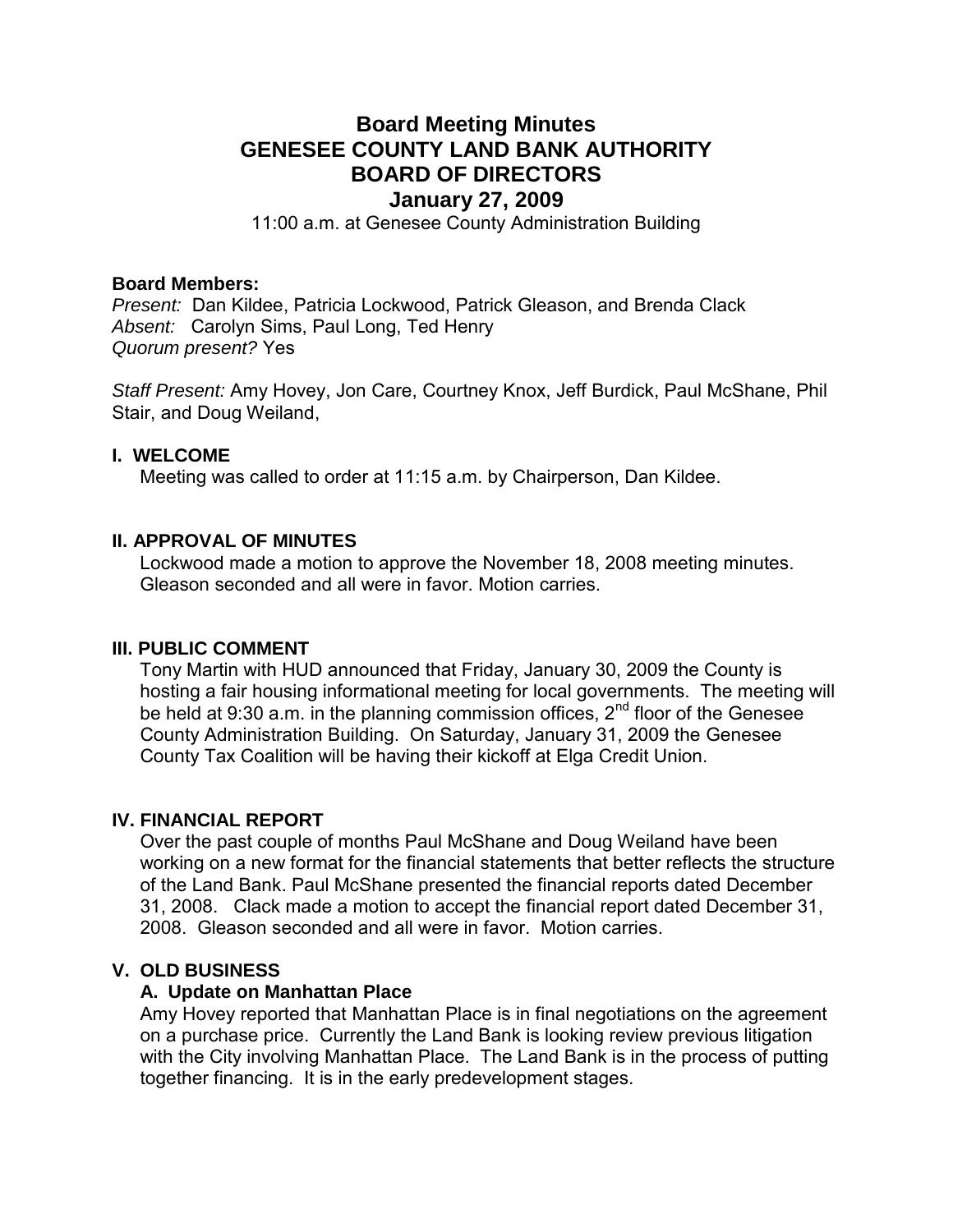## **B. Update on Durant**

Amy Hovey reported that the project is targeting to be completed by the end of summer 2009, in time for the start of the school year.

# **C. Update by Citizens Board of Advisors**

Jeff Burdick introduced himself as the Land Bank Community Planner and explained to the Board the role the advisory board plays. Jeff did not have an update on the Board of Advisors since they did not meet since the last meeting.

# **VI. NEW BUSINESS**

## **A. Sales Report**

## **1. Sales**

Philip Stair presented the sales report. Lockwood made a motion to accept the sales reports. Gleason seconded and all were in favor. Motion carries.

## **2. Multi-lot Sales**

Jacky and Dora King run a youth agriculture program in the Beecher area. The Kings have identified five additional lots they wish to purchase and one we propose to lease with them. All the lots are intended to be used for the Beecher youth agricultural project. The parcels the Kings wish to purchase include 14-24-552-188 VL (1259) W. Yale, 14-24-552-133 VL (1260) W. Cornell, 14-24-552-131 VL (1254) N. Cornell, 14-24-551-219 VL Genesee Ave., 4-24-551-218 VL (1256) Genesee Ave. Originally the Kings were also interested in parcel 14-24-551-027 VL (1229) Harvard Avenue. The Kings are no longer interest in purchasing this property. The Land Bank is proposing a lease for the property at 14-24-505-010 5430 Detroit St. Kildee is concerned that the Kings are charting new territory and that more organizations and individuals are going to see the Kings success and want to emulate that. Kildee state that if this happens then the Land Bank does have a question about conveying property to this use in prohibiting some other future use. Agriculture can be a long term interim use of land, look at what has happened in our suburbs. Land that was once agricultural land ultimately does become target for redevelopment. Kildee stated that we certainly want to support agriculture I think what we want to imagine a community as it becomes more beautiful and productive down stream the property does become potentially developable. Over time we may be looking at dozens in one organization to hundreds of properties in several organizations Kildee thinks it is a matter of policy that the Land Bank may want to look at. The Land Bank may want to look at a long term leasing on agriculture as our primary method of conveyance. Kildee recommended that the board would approve a form of conveyance and direct the staff to sit down with the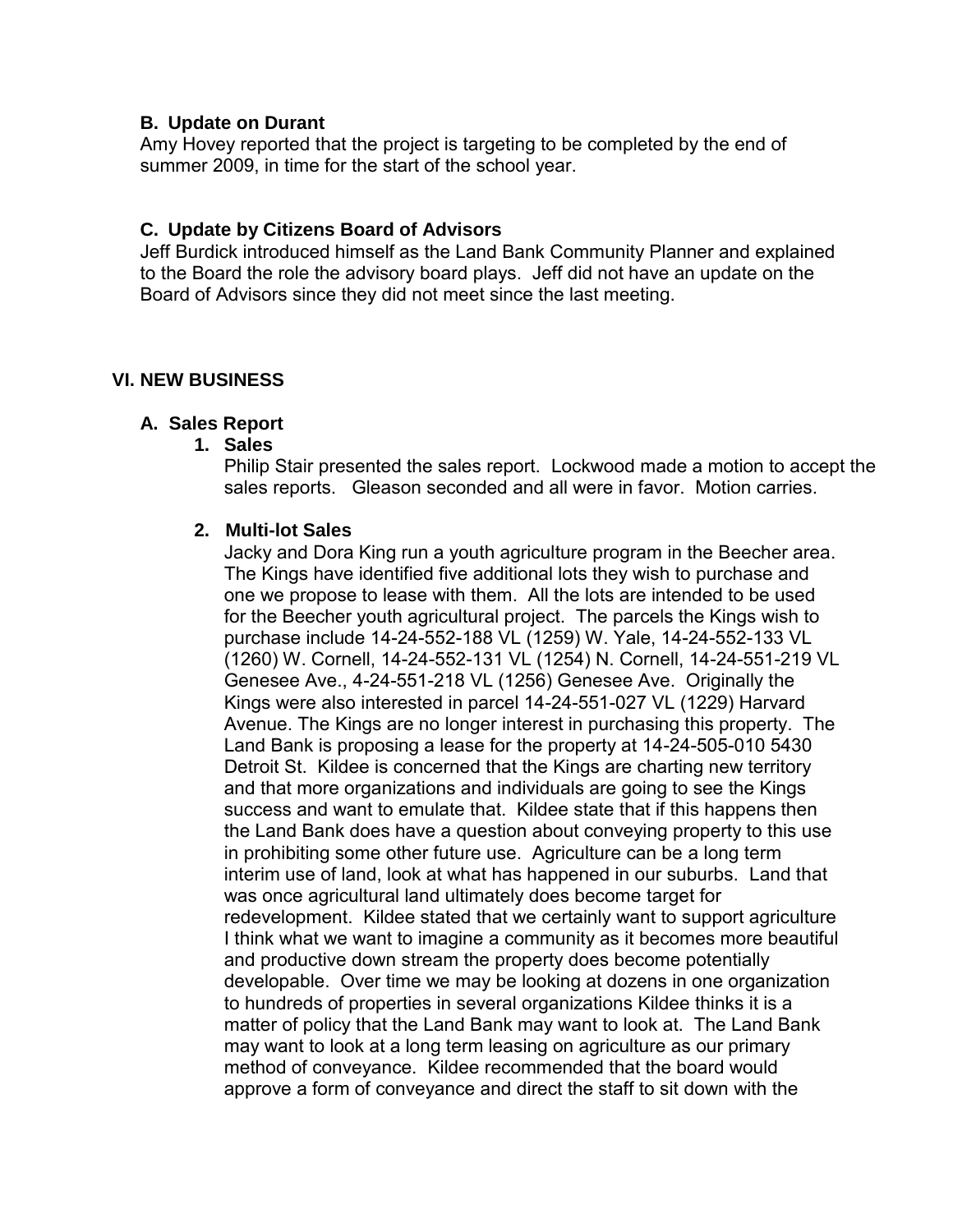Kings and see if we can work out some type of lease arrangement and then use that as a model and then look at that model to adopt as a policy. Lockwood made a motion to support the recommendation made by Kildee to support the conveyance of the property in some manor to be determined by the staff and to set a policy that would be reviewed by the board whenever the staff is ready. Gleason seconded and all were in favor. Motion carries.

## **B. Salem Housing Option**

Phil Stair reported that Salem Housing has withdrawn their request for properties at this time. They expect to resubmit at a future date.

## **VII. Organizational Changes**

Doug Weiland recommended to the Board creating a Community Outreach Coordinator as part of the Land Bank staff. The general statement of duties include duties in the area of community organization providing training and technical assistance for community interest groups and other service providers, work to expand Land Bank programs such as Clean & Green and Adopt-a-Lot. Tasks include serving as a community advocate for various programs, provide support to block clubs and neighborhood organizations, assists planning and property maintenance, serve as a resource for representing the Land Bank to various community organizations. The salary range is from \$34,500 to \$38,500. Lockwood made a motion to change the organizational structure by creating a Community Outreach Coordinator position to work under the supervision of the Executive Director. Clack seconded and all were in favor. Motion carries.

# **VIII. Executive Director Report**

Doug Weiland reported on various activities that are currently taking place at the Land Bank that were not otherwise covered by staff reports. These activities include MPRI Grounds Maintenance Grant, Neighborhood Stabilization Program, Financial Reports, Organizational Structure, Property Manager Position, Vassar Road Property, Genesee Business Center, GBC Marketing, Heartland Manor Demolition, Russellville Ballroom Demolition, and Real Estate Brokers.

# **IX. ADJOURN**

Meeting was adjourned at 12:30 p.m. Respectfully submitted by Courtney Knox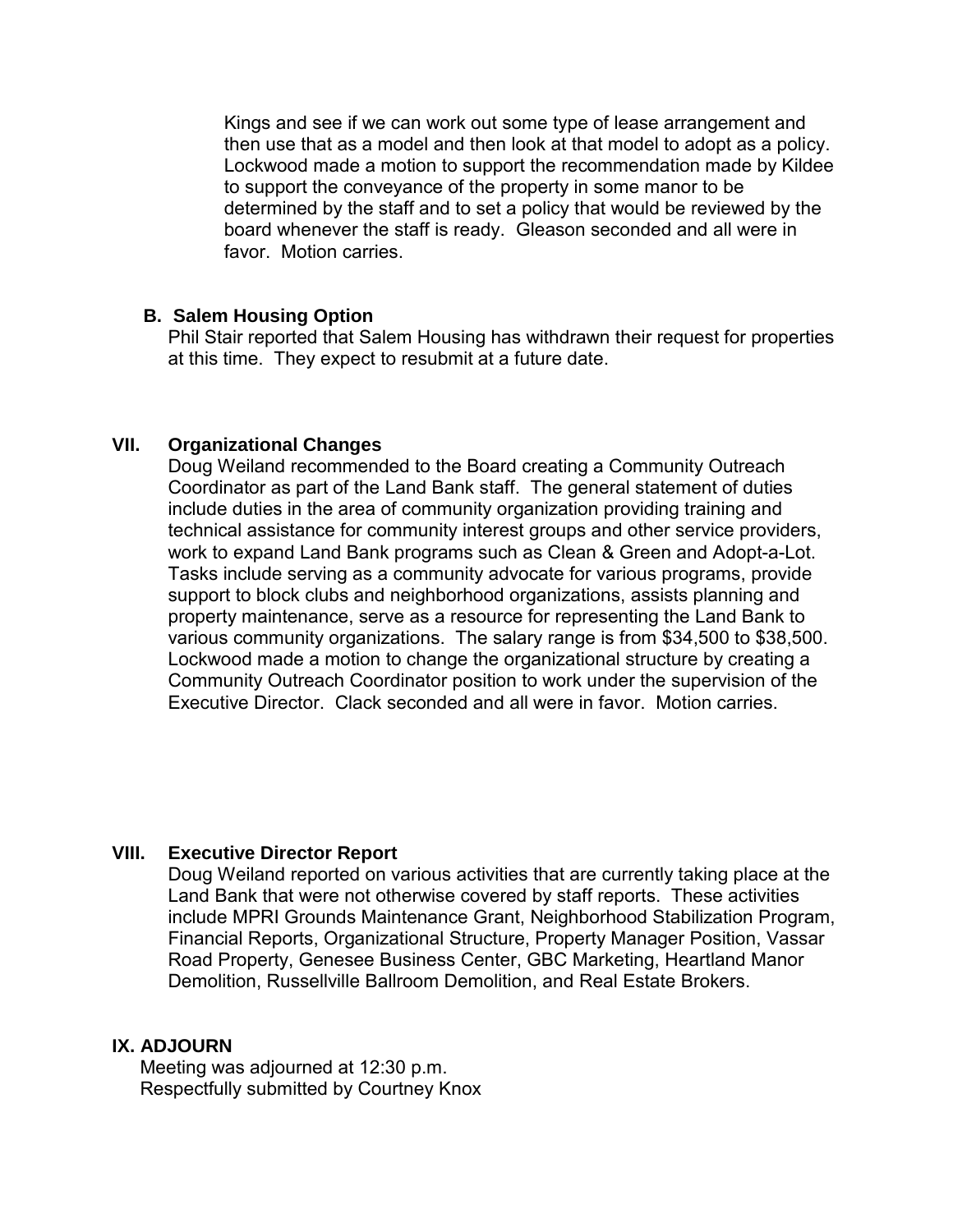# **Board Meeting Minutes GENESEE COUNTY LAND BANK AUTHORITY BOARD OF DIRECTORS February 17, 2009**

11:00 a.m. at Genesee County Administration Building

## **Board Members:**

*Present:* Dan Kildee, Patrick Gleason, Omar Sims, and Brenda Clack *Absent:* Patricia Lockwood, Jim Ananich, Paul Long, *Quorum present?* Yes

*Staff Present:* Jon Care, Courtney Knox, Jeff Burdick, Paul McShane, Phil Stair, and Doug Weiland,

#### **I. WELCOME**

Meeting was called to order at 11:10 a.m. by Chairperson, Dan Kildee.

## **II. APPROVAL OF MINUTES**

Gleason made a motion to approve the January 27, 2009 meeting minutes. Clack seconded and all were in favor. Motion carries

#### **III. PUBLIC COMMENT**

Tony Martin with HUD announced that over the next 6 months HUD will be launching a new campaign urging homeowners to seek free, HUD-approved housing counseling advice. The campaign is targeting communities and demographic groups that are most at risk. Counselors have more options to help homeowners when they call before they are in crisis.

## **IV. FINANCIAL REPORT**

Paul McShane presented the financial report dated for the month ended January 31, 2009. Clack made a motion to accept the financial data that was presented. Gleason seconded and all were in favor. Motion carries.

## **V. OLD BUSINESS**

## **A. Update by Board of Advisors**

Jeff Burdick noted that the next Board of Advisors meeting will be held on Tuesday, February 24, 2009 at the Land Bank Center's Conference room. At this meeting the board will be electing new chairs.

## **VI. NEW BUSINESS**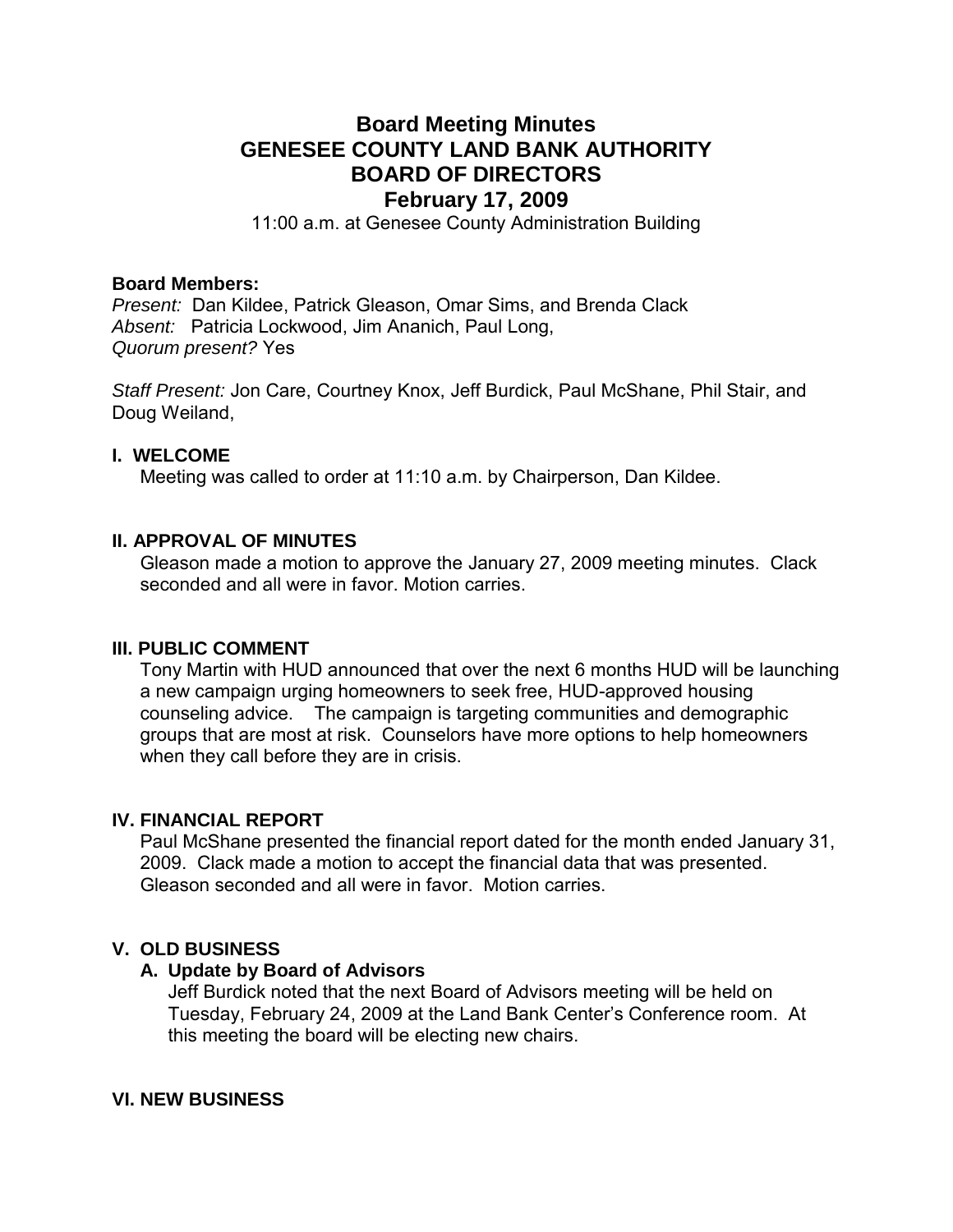# **A. Sales Report**

# **1. Sales**

Philip Stair presented the sales report. Clack made a motion to accept the sales reports. Sims seconded and all were in favor. Motion carries.

# **2. MPRI Concept**

MPRI is a collaborative effort among several agencies within the county. The agencies would like move forward in their efforts to secure funding for the program. The prisoners would be working and cleaning Land Bank properties. Sims made a motion to support this concept and direct staff to continue to pursue the concept. Clack seconded and all were in favor. Motion carries.

# **VII. Executive Director Report**

Doug Weiland reported on various activities that are currently taking place at the Land Bank that were not otherwise covered by staff reports. These activities include MPRI Grounds Maintenance Grant, Neighborhood Stabilization Program, Vassar Road Property, Genesee Business Center, GBC Marketing, Heartland Manor Demolition, Russellville Ballroom Demolition, and Real Estate Brokers.

# **VIII. Board of Directors Officers**

With a number of new board members the board must elect new officers to each seat. The Genesee County Treasurer serves as President per the Intergovernmental Agreement. Gleason made a motion to nominate Clack as Vice President, Lockwood as Secretary, and Sims as Treasurer. Clack seconded and all were in favor. Motion carries

# **IX. ADJOURN**

Meeting was adjourned at 12:00 p.m. Respectfully submitted by Courtney Knox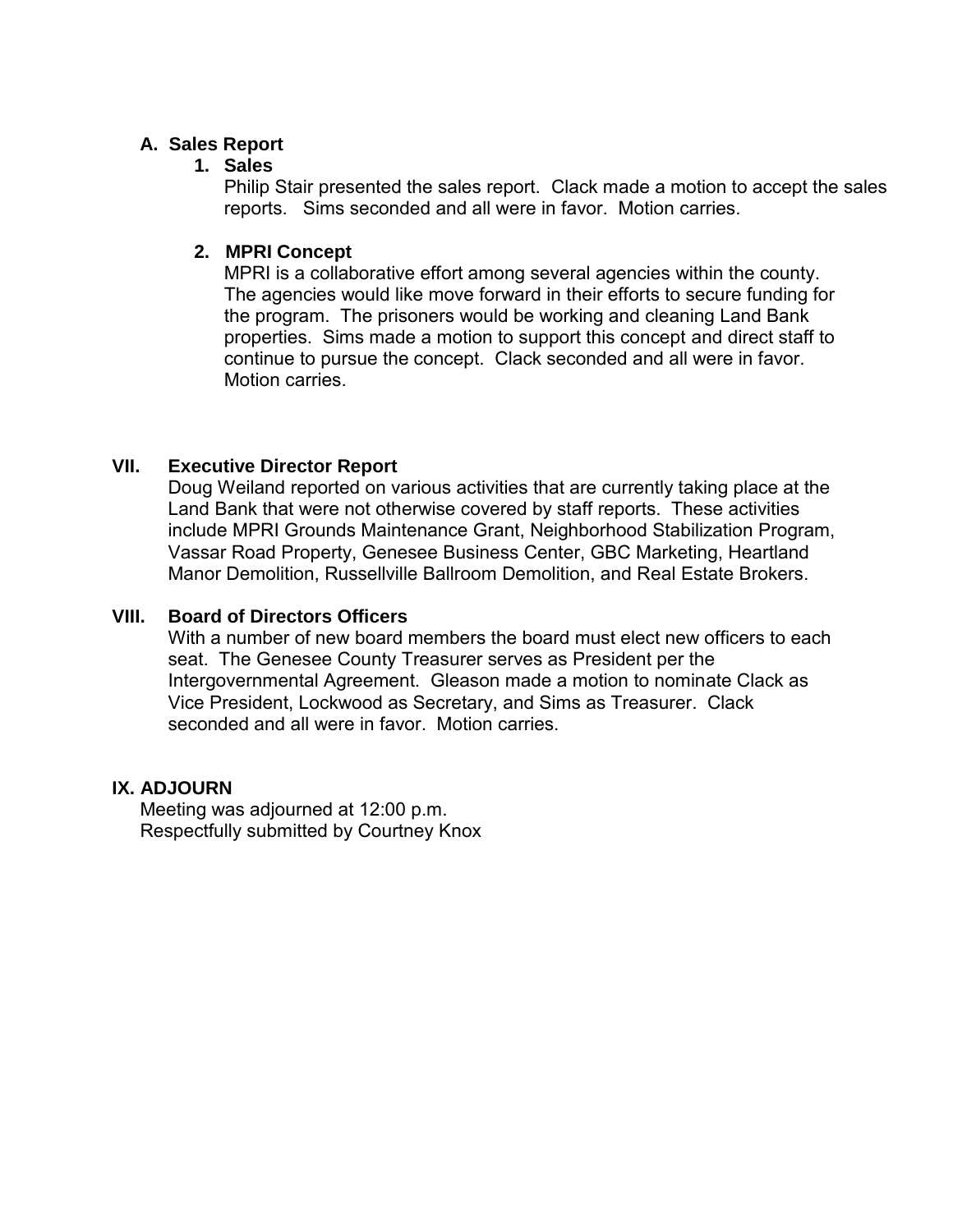# **Board Meeting Minutes GENESEE COUNTY LAND BANK AUTHORITY BOARD OF DIRECTORS March 18, 2009**

11:00 a.m. at Genesee County Administration Building

#### **Board Members:**

*Present:* Dan Kildee, Brenda Clack, Patricia Lockwood, Omar Sims, Patrick Gleason, Jim Ananich *Absent:* Paul Long, *Quorum present?* Yes

*Staff Present:* Courtney Knox, Paul McShane, Phil Stair, and Doug Weiland,

#### **I. WELCOME**

Meeting was called to order at 11:05 a.m. by Chairperson, Dan Kildee.

## **II. APPROVAL OF MINUTES**

Clack made a motion to approve the February 17, 2009 meeting minutes. Sims seconded and all were in favor. Motion carries

#### **III. PUBLIC COMMENT**

Tony Martin with HUD mentioned that April is Fair Housing month and HUD will be giving a press conference at City Hall on April 3. HUD will also be participating in a meeting, Monday, March 30 that Woodrow Stanley is hosting, at Vernon Chapel from 5:30 to 7:00.

## **IV. FINANCIAL REPORT**

Paul McShane presented the financial report dated for the month ended February 28, 2009. Long made a motion to accept the financial data that was presented. Lockwood seconded and all were in favor. Motion carries. Tad Harburn from Plante and Moran presented the 2007-2008 audit report. Lockwood asked that staff address the issues noted in the Report on Internal Control. Ananich made a motion to accept the audit report dated September 30, 2008. Lockwood seconded and all were in favor. Motion carries.

## **V. OLD BUSINESS-None**

#### **VI. NEW BUSINESS**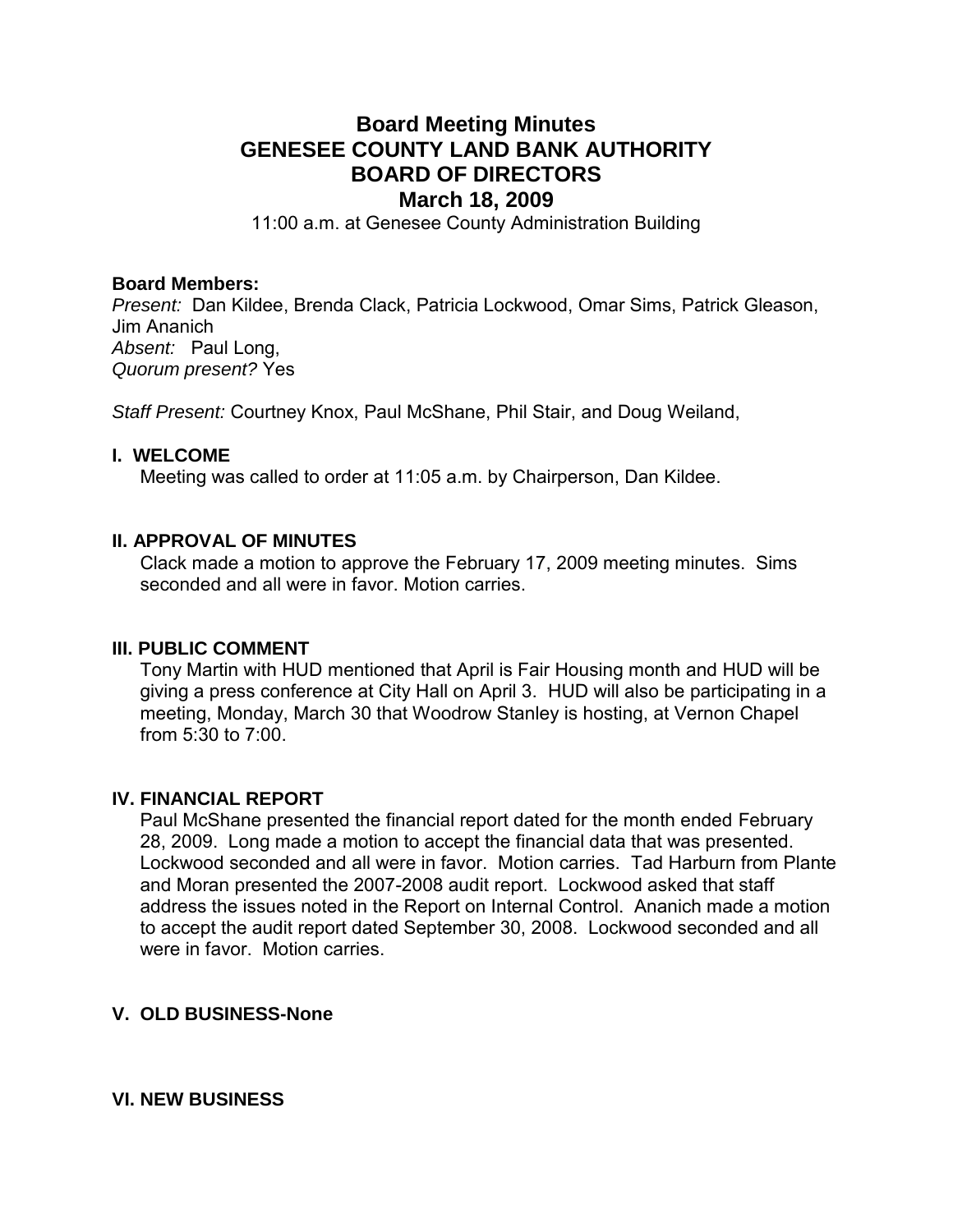# **I. Sales Report**

# **1. Sales**

Philip Stair presented the sales report. Lockwood made a motion to accept the sales reports. Sims seconded and all were in favor. Motion carries.

# **II. Multi-Lot Purchases**

## **1. Sandra White**

Ms. White of 133 E. Rankin has submitted a request to acquire four properties from the Land Bank. Two properties have structures and two are vacant lots. Staff would recommend the sale of 217 E. Dayton (40-01-401-020), 205 E. Taylor (40-01-255-031), VL E. Dayton St. (40-01-401-019), VL E. Dayton St. (40- 01-401-018). Lockwood noted that she would like to see the person make the request be at the board meeting. Ms. White is currently out of town. Kildee stated that the Board should give staff some guidance to creating a policy regarding private purchases of multiple lots. Lockwood and Ananich both supported a policy be put in place regarding this type of situation. Sims made a motion to approve the sale of the properties to Ms. White. Ananich seconded and all were in favor. Motion carries.

# **2. Salem Housing**

Salem housing has requested the acquisition of approximately 34 parcels of Land. The acquired land will be the next phase of their Metawanenee Hills housing project. Phase one of the project produced 21 housing units. Staff is recommending that the Board of Director continue their support and approve the sale of the requested properties to Salem Housing. Kildee supports phase 2 of the project and that this project is an ideal circumstance of the Land Bank and the Community. Sims made a motion to approve the sale of the request properties to Salem Housing. Ananich seconded and all were in favor. Motion carries.

# **III. Resolution-Directors of Tech Center Condominium Association**

Under the Bylaws for the Condominium, the developer is entitled to appoint all directors of the Association. Staff would like to appoint Douglas Weiland and Paul McShane as the Developer's representative directors of the Association until such time their successors are elected or appointed. Sims made a motion to appoint Paul McShane and Douglas Weiland as the Developer's representatives of the Condo Association. Lockwood seconded and all were in favor. Motion carries.

# **IV. Land Bank Conference Registration**

Land Bank Conference registration forms were included in board packets. The early registration deadline is April 20, 2009.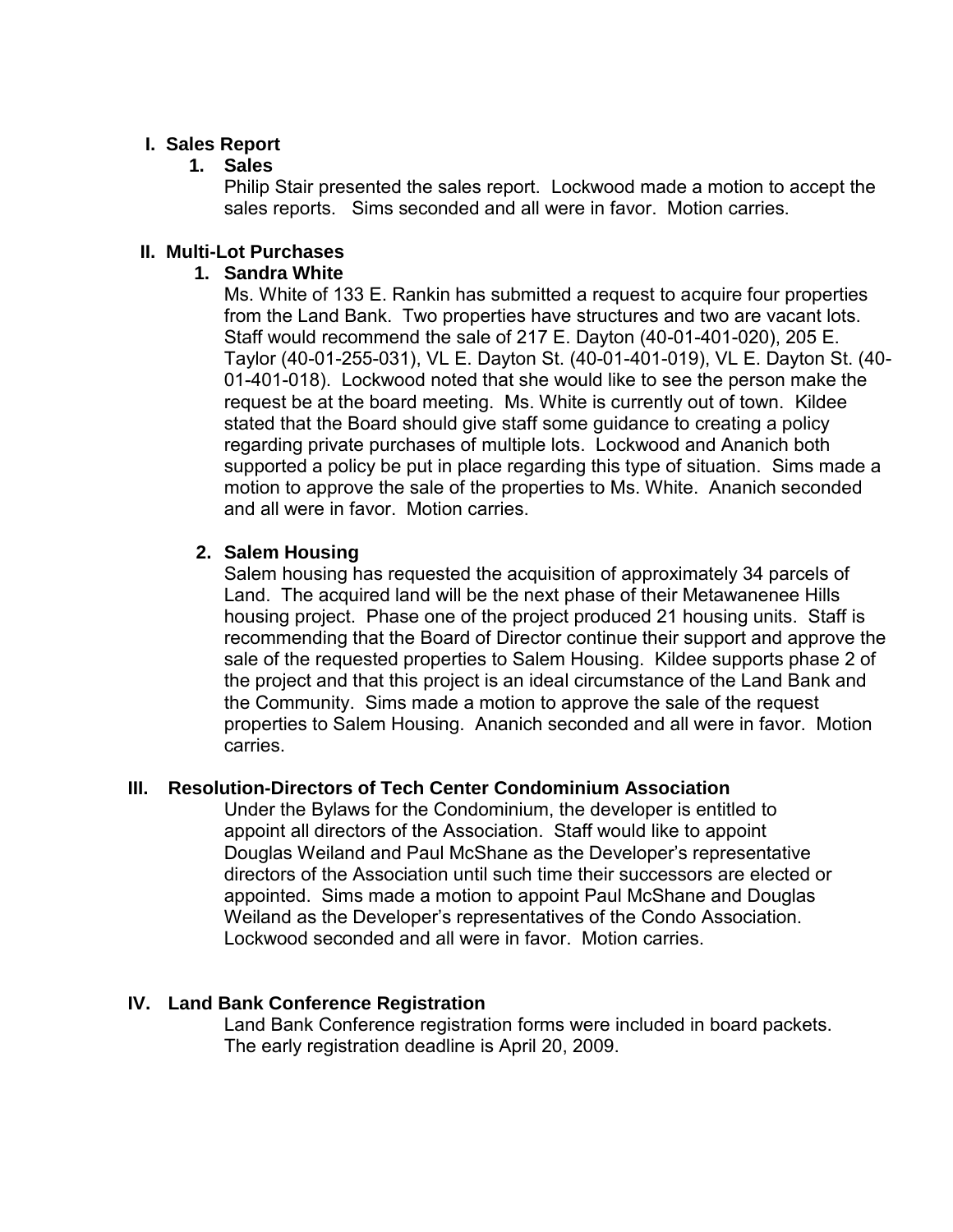# **VII. Executive Director Report**

Doug Weiland reported on various activities that are currently taking place at the Land Bank that were not otherwise covered by staff reports. These activities include UM-F Alternative Spring Break Volunteers, Coming Volunteer projects, Possible use of HOME Dollars from Flint, GCCARD Weatherization Program, Grounds Maintenance Planning, New Board Orientation session, Joint LBA and BRA Meeting with Local Units, GRCC Business2Business Expo, Keep Genesee County Beautiful Conference, Community Outreach Coordinator, Genesee Business Center, Heartland Manor Demolition, Real Estate Brokers, Michigan Land Bank Conference.

# **IX. ADJOURN**

Meeting was adjourned at 12:00 p.m. Respectfully submitted by Courtney Knox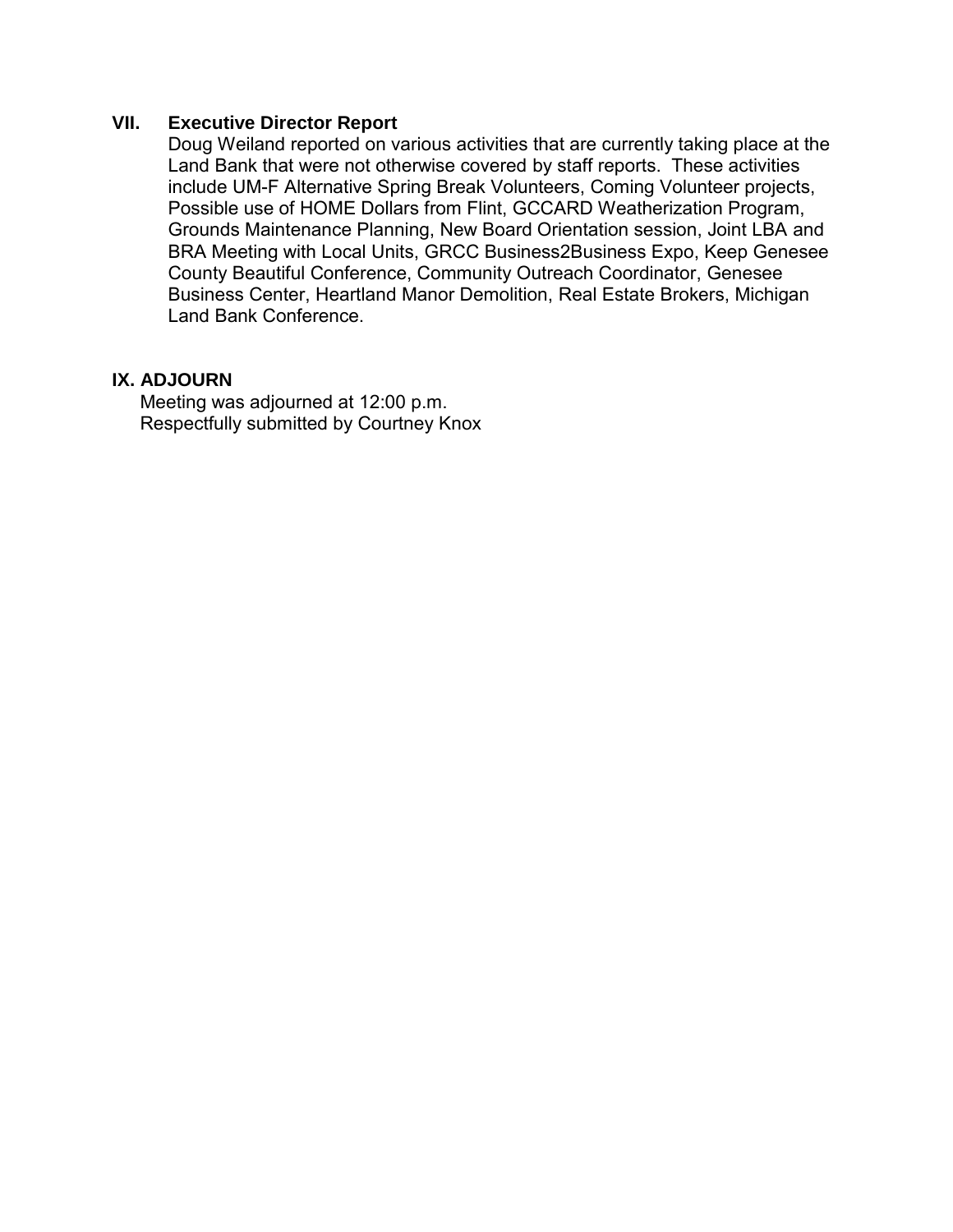# **Board Meeting Minutes GENESEE COUNTY LAND BANK AUTHORITY BOARD OF DIRECTORS March 31, 2009**

11:00 a.m. at Genesee County Administration Building

#### **Board Members:**

*Present:* Dan Kildee, Brenda Clack, Patricia Lockwood, Omar Sims, Patrick Gleason, Jim Ananich, Paul Long *Absent:* None *Quorum present?* Yes

*Staff Present:* Courtney Knox and Doug Weiland

#### **I. WELCOME**

Meeting was called to order at 11:05 a.m. by Chairperson, Dan Kildee.

## **II. PUBLIC COMMENT**

None

#### **III. Genesee Business Center**

The Genesee County Land Bank Authority created the Tech Center Condominium and is requesting that the Land Bank Executive Director Douglas Weiland is authorized to sign on behalf of the Authority all documents pertaining to the creation of the Condominium and the transfer of Unit 1. Lockwood made a motion to give Douglas Weiland, Executive Director of the Genesee County Land Bank the authority to sign all documents pertaining to the creation of the Tech Center Condominium and the transfer of Unit 1. Long seconded and all were in favor. Motion carries.

#### **IV. ADJOURN**

Meeting was adjourned at 11:08 a.m. Respectfully submitted by Courtney Knox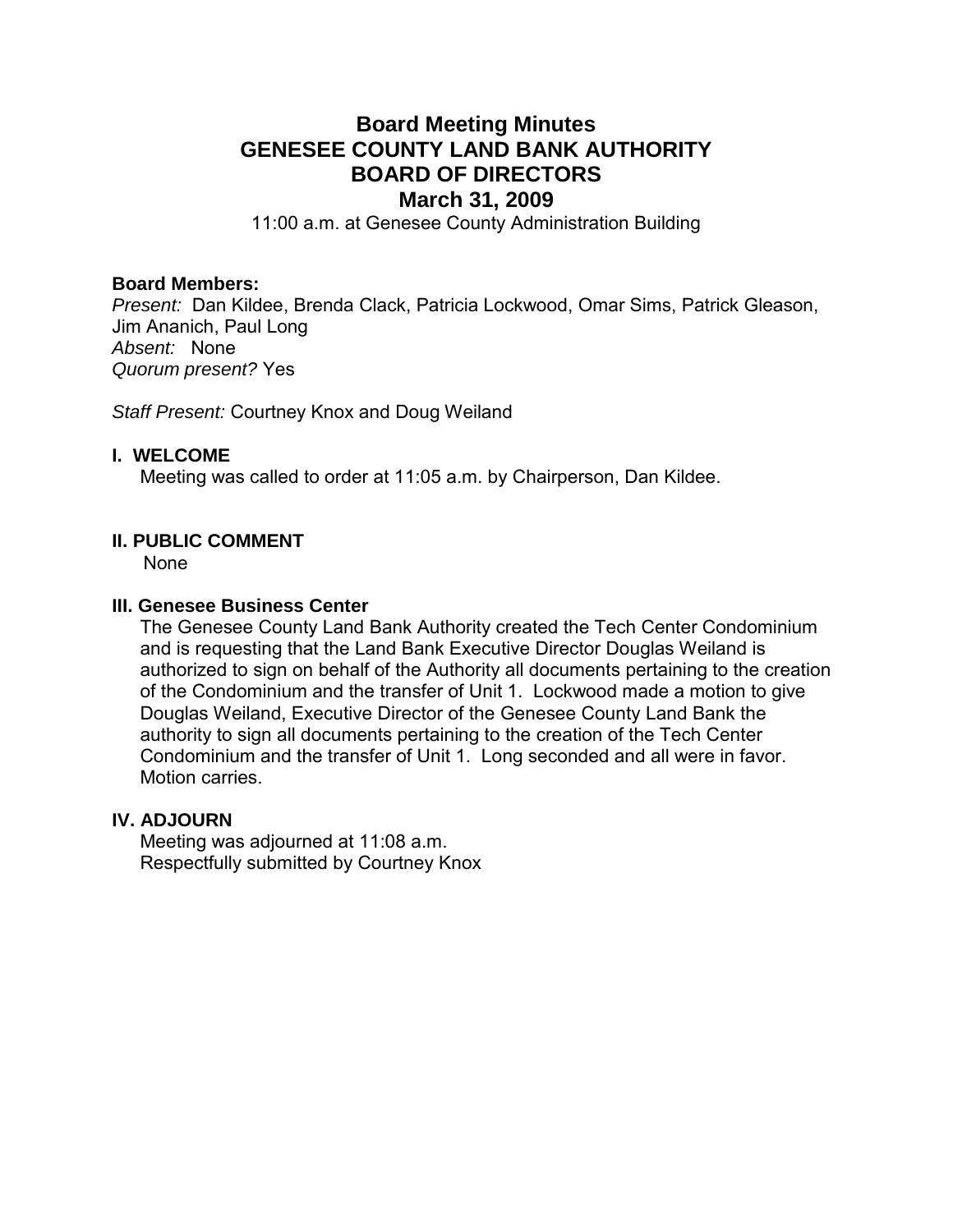# **Board Meeting Minutes GENESEE COUNTY LAND BANK AUTHORITY BOARD OF DIRECTORS April 21, 2009**

11:00 a.m. at Genesee County Administration Building

## **Board Members:**

*Present:* Dan Kildee, Brenda Clack, Patricia Lockwood, Omar Sims, Jim Ananich *Absent:* Paul Long, Patrick Gleason *Quorum present?* Yes

*Staff Present:* Courtney Knox, Paul McShane, Phil Stair, and Doug Weiland,

## **I. WELCOME**

Meeting was called to order at 11:15 a.m. by Vice Chairperson, Brenda Clack.

## **II. APPROVAL OF MINUTES**

Lockwood made a motion to approve the March 18 and March 31, 2009 meeting minutes. Ananich seconded and all were in favor. Motion carries.

## **III. PUBLIC COMMENT**

Gerald Parker of 119 N. Grand Traverse CEO of Road to Freedom is looking at eight properties in the Civic Park area, including 1216 Dayton, 2510 & 2614 Forrest Hill, 122 Rankin, 2509, 2402, 2338, and 2306 Humboldt to used as part of the Neighborhood Stabilization Program, HUD Home and other Stimulus program.

A.C. Dumus of 533 E. Rankin, City of Flint, addressed his concerns regarding blighted houses and vacant lots in his neighborhood.

# **IV. FINANCIAL REPORT**

Paul McShane presented the financial report dated for the month ended March 31, 2009. Clack made a motion to accept the financial data that was presented. Ananich seconded and all were in favor. Motion carries.

# **V. OLD BUSINESS**

A. Doug Weiland addressed the issue that in the case of an excused absence by a board member the staff recommends noting the absence on the board meeting minutes.

B. Doug Weiland addressed the issue regarding private purchases of multiple properties. The Land Bank policy currently requires any purchaser interested in purchasing three or more lots from the Genesee County Land Bank to be brought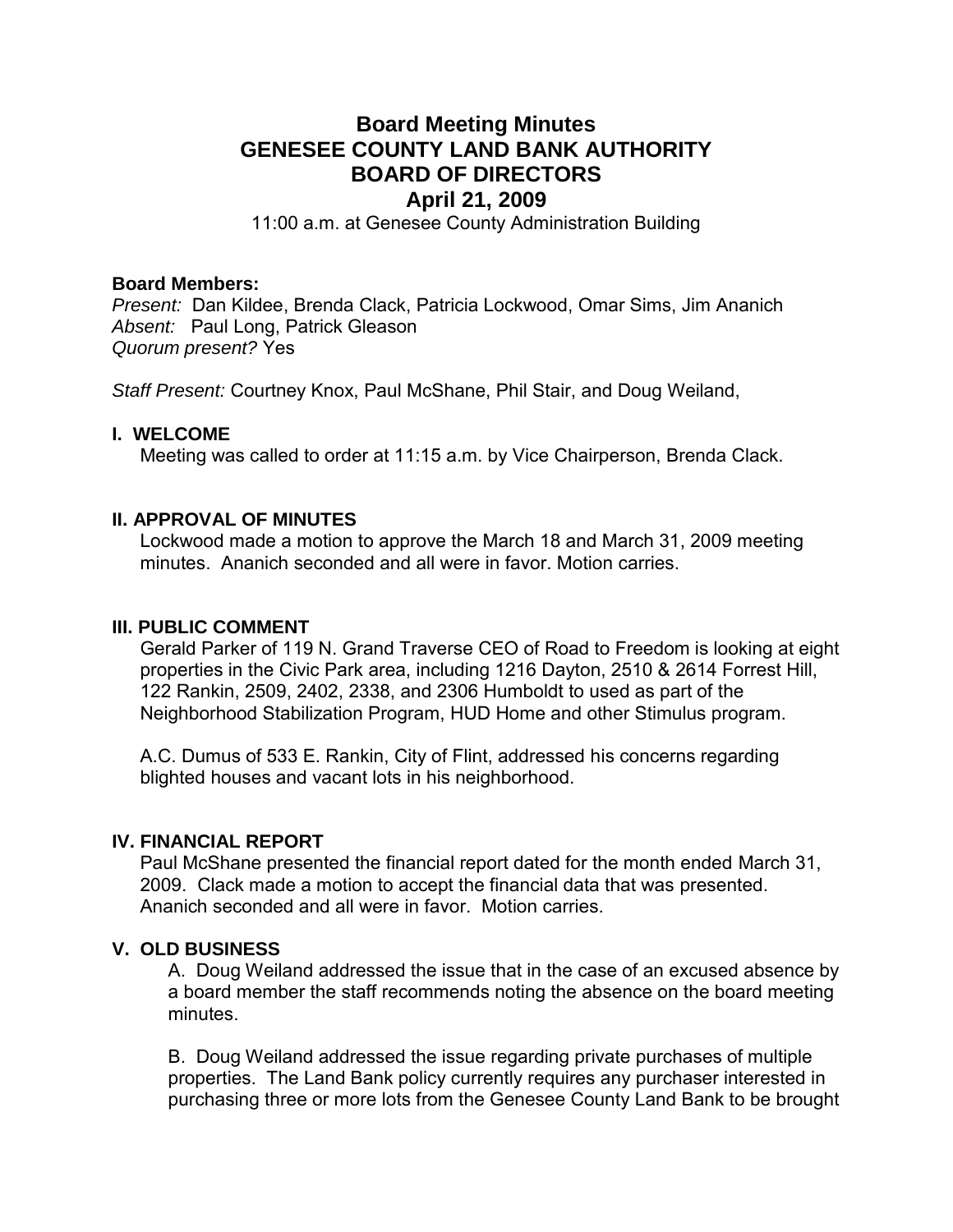before the Board of Directors for approval. Staff also recommends that the interested purchaser be present at the time of the meeting.

C. Paul McShane also addressed the boards concerns regarding the audit findings and recommendations. Paul provided a memo included in the board packet to address each finding.

# **VI. NEW BUSINESS**

## **A. Sales Report**

## **I. Sales**

Philip Stair presented the sales report. Ananich made a motion to accept the sales reports. Sims seconded and all were in favor. Motion carries.

## **B. Land Bank Conference Registration**

Dan Kildee reminded board member of the Land Bank conference

## **C. Citizens Board of Advisors**

Chris from the Citizens Board of Advisors mentioned to the board that the Land Bank is listed incorrectly in the phone book and that many county residents have a hard time locating the correct phone number. Chris also reviewed a motion at the March 31, 2009 board of advisors meeting recommending that the Land Bank curtail the sale of Land Bank properties in areas experiencing a high level of property abandonment. Kildee commented that the Land Bank policy must reflect what the local planning and at this point we do not know what that policy is. Just because a neighborhood is low density does not mean that it will not be redeveloped, in some cases it will, in some it will not. It important for the Land Bank to be aware of our properties and the areas they are in.

# **D. Neighborhood Stabilization Program**

The Land Bank has been approached by several community based organizations that are applying for Neighborhood Stabilization Program, HUD Home and other Stimulus program funding. The executive director would like the authority to enter into purchase options with these organizations when they submit a documented need for the exercise of this authority. The majority of the stimulus programs are run through local, county or state departments and will be reviewed at several levels. Ananich made a motion to give the Executive Director the authority to enter into purchase options with these organizations when they submit a documented need for the exercise of this authority.

# **VII. Executive Director Report**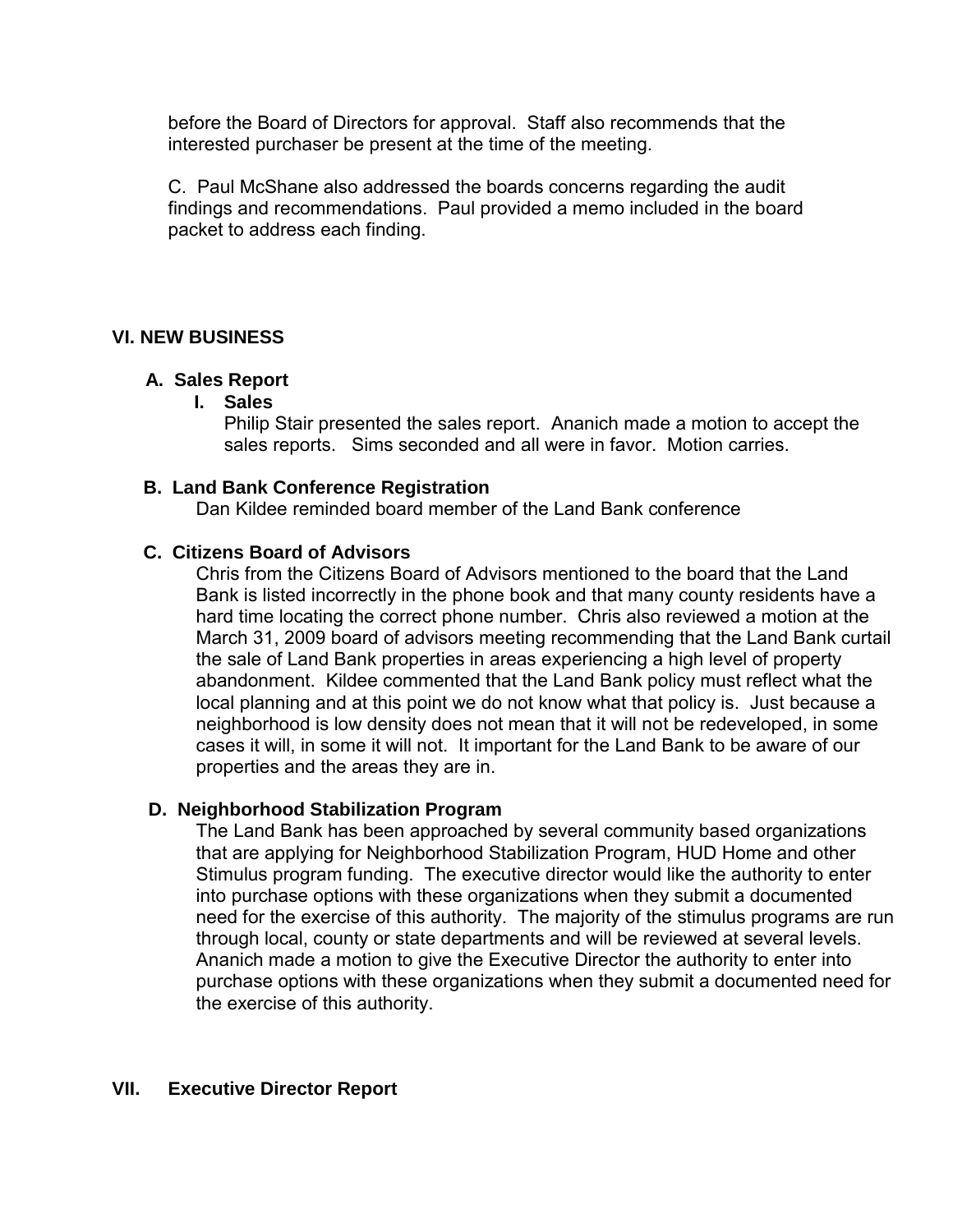Doug Weiland reported on various activities that are currently taking place at the Land Bank that were not otherwise covered by staff reports. These activities include 2009 Foreclosed property count, grounds maintenance planning, GRCC Business2Business Expo, Genesee Business Center, Heartland Manor demolition, Michigan Land Bank Conference.

## **IX. ADJOURN**

Meeting was adjourned at 12:25 p.m. Respectfully submitted by Courtney Knox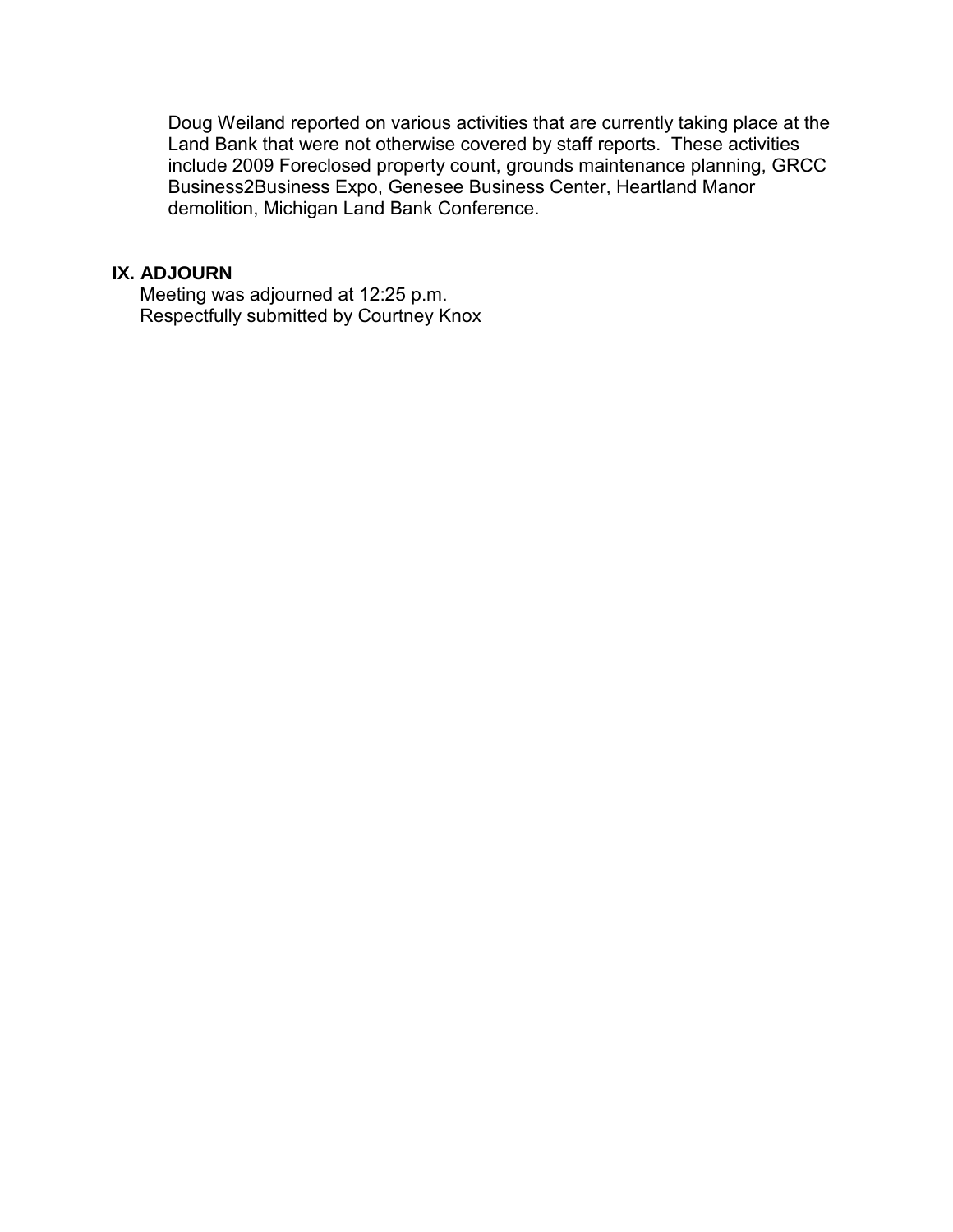# **Board Meeting Minutes GENESEE COUNTY LAND BANK AUTHORITY BOARD OF DIRECTORS June 23, 2009**

1:00 p.m. at Genesee County Administration Building

#### **Board Members:**

*Present:* Dan Kildee, Brenda Clack, Patrick Gleason, Omar Sims, *Absent:* Jim Ananich, Patricia Lockwood, Paul Long, *Quorum present?* Yes

*Staff Present:* Courtney Knox, Paul McShane, and Doug Weiland,

## **I. WELCOME**

Meeting was called to order at 1:00 p.m. by Chairperson Dan Kildee

## **II. APPROVAL OF MINUTES**

Gleason made a motion to approve the April 21, 2009 meeting minutes. Clack seconded and all were in favor. Motion carries

#### **III. PUBLIC COMMENT**

None

## **IV. FINANCIAL REPORT**

- A. Paul McShane presented the financial report dated for the month ended May 31, 2009. Gleason made a motion to accept the financial data that was presented. Sims seconded and all were in favor. Motion carries.
- B. Paul McShane presented the Genesee Business Center build out loan between the Genesee County Land Bank and Citizens Bank. Clack made a motion to approve the loan agreement. Sims seconded and all were in favor. Motion carries.

## **V. OLD BUSINESS**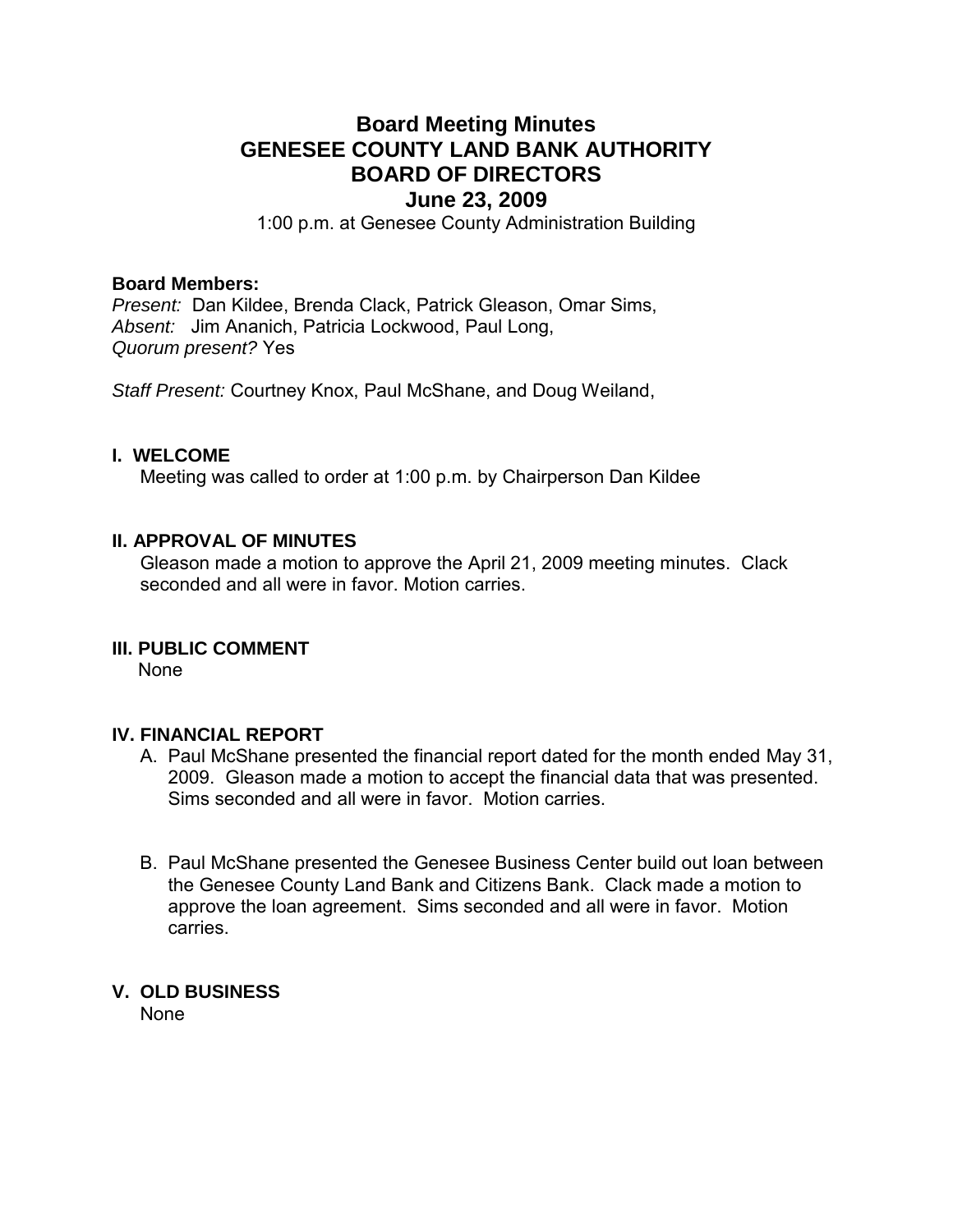## **A. Sales Report**

## **I. Sales**

Doug Weiland presented the sales reports for April and May 2009. Sims made a motion to accept the sales reports. Gleason seconded and all were in favor. Motion carries.

# **II. Multiple Lot Sales**

Doug Weiland presented the request of Pastor Phillip Thompson of Bethlehem Temple to purchase three vacant residential parcels in their neighborhood. They intend to maintain the lots and plant shrubs and flowers. The properties include 46-36-383-019 (3514 Cassius St.), 46-36-383-010 (3418 Robin), 46-36-383-009 (3414 Robin St.). Doug noted that taxes are delinquent on another property owned by Bethlehem Temple. Pastor Phillip Thompson was not in attendance at the board meeting. Sims made a motion to indefinitely table the discussion until taxes on all properties are paid in full and Pastor Thompson is in attendance at the board meeting. Gleason seconded and all were in favor. Motion carries.

# **B. Hurley Redevelopment Project**

Doug Weiland presented the resolution for Hurley Redevelopment Project whereas, the Board of Directors of the Land Bank wish to enter into an agreement with the City of Flint for HOME funds in the amount of \$325,000.00 to utilize the funds for the Redevelopment Project as described in the grant documents. Gleason made a motion to accept the Resolution and enter into an agreement with the City of Flint for HOME funds in the amount of \$325,000.00. Sims seconded and all were in favor. Motion carries.

# **C. NSP2**

Doug Weiland presented a resolution for the Genesee County Land Bank Authority to participate in MSHDA Michigan NSP2 NOFA Consortium. Gleason made a motion for the Land Bank to enter into the NSP2 resolution. Sims seconded and all were in favor. Motion carries

# **VII. Executive Director Report**

Doug Weiland reported on various activities that are currently taking place at the Land Bank that were not otherwise covered by staff reports. These activities include Career Alliance Recovery Act Program, 2009 Foreclosed property inspections, 2009 Weed and Trash Abatement Plan, Genesee Business Center-Sale of F Building, Genesee Business Center, New tenants, Heartland Manor demolition, HOME Funds, Chevy-In-The-Hole, Buick City, Neighborhood Stabilization Program, Manhattan Place, Stone Street, Community Foundation MPRI Grant, Clean & Green.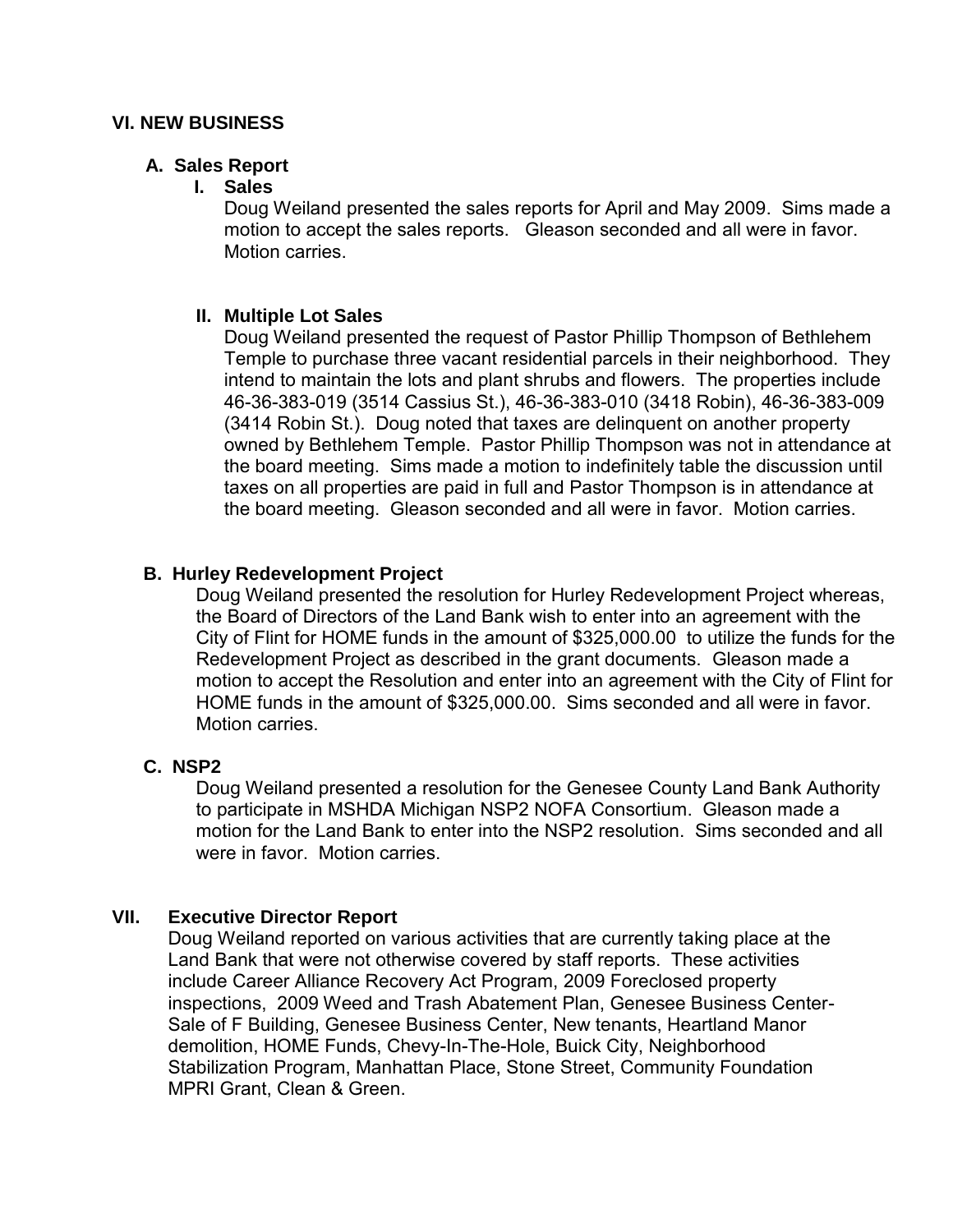# **IX. ADJOURN**

Meeting was adjourned at 12:25 p.m. Respectfully submitted by Courtney Knox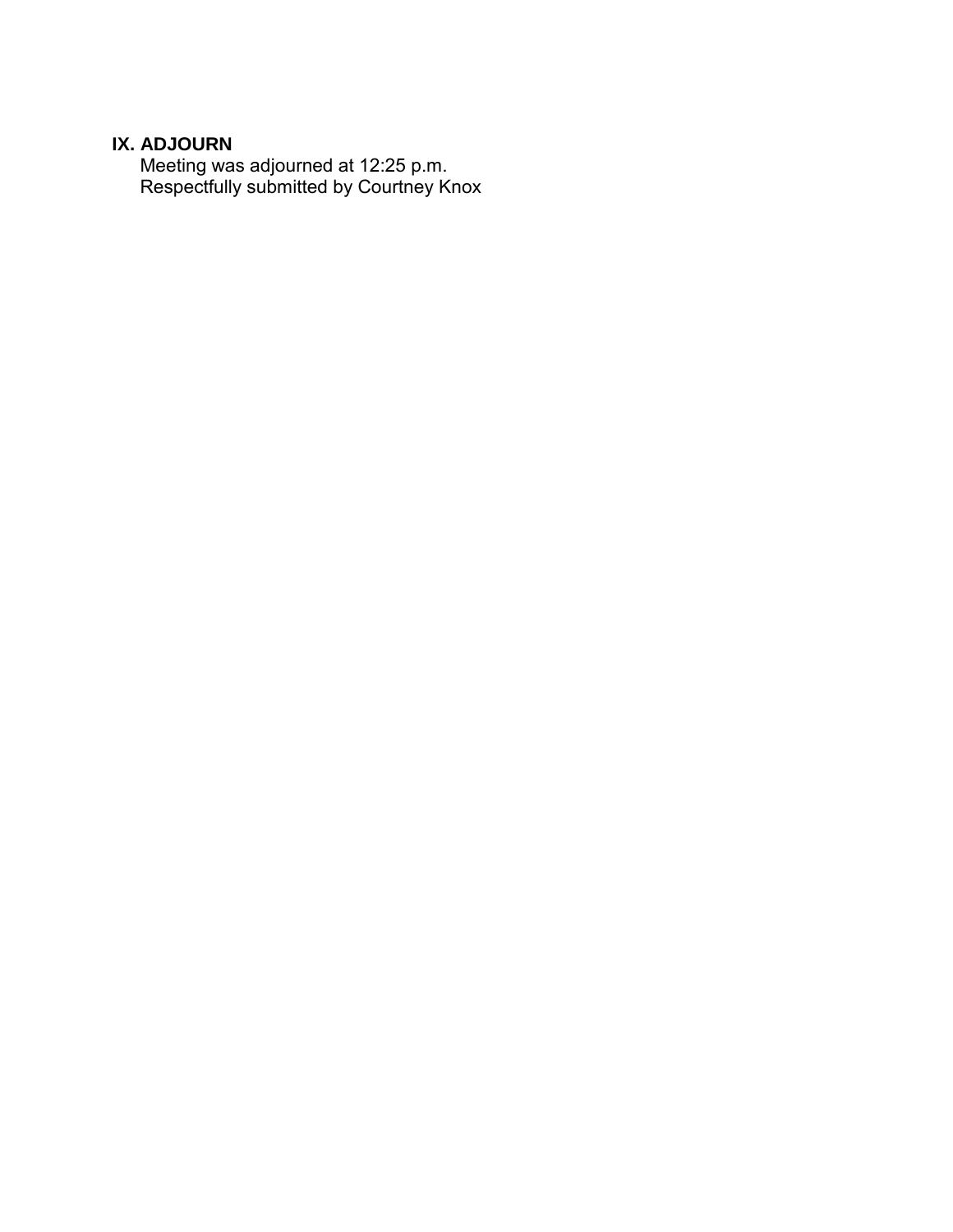# **Board Meeting Minutes GENESEE COUNTY LAND BANK AUTHORITY BOARD OF DIRECTORS August 18, 2009**

11:00 a.m. at Genesee County Administration Building

## **Board Members:**

*Present:* Jim Ananich, Brenda Clack, Patrick Gleason, Paul Long, Omar Sims, *Absent:* Dan Kildee, Patricia Lockwood *Quorum present?* Yes

*Staff Present:* Jon Care, Courtney Knox, Paul McShane, Philip Stair, and Doug Weiland,

#### **I. WELCOME**

Meeting was called to order at 11:10 a.m. by Vice-Chairperson Brenda Clack

## **II. APPROVAL OF MINUTES**

Gleason made a motion to approve the June 23, 2009 meeting minutes. Long seconded and all were in favor. Motion carries.

## **III. PUBLIC COMMENT**

None

## **IV. FINANCIAL REPORT**

- A. Paul McShane presented the financial report dated for the month ended July 31, 2009. Ananich made a motion to accept the financial data that was presented. Long seconded and all were in favor. Motion carries.
- B. Paul McShane presented the 2009-2010 budget proposal for the Genesee County Land Bank. Ananich made a motion to accept the budget proposal for the 2009-2010 fiscal year. Gleason seconded and all were in favor. Motion carries.

## **V. OLD BUSINESS**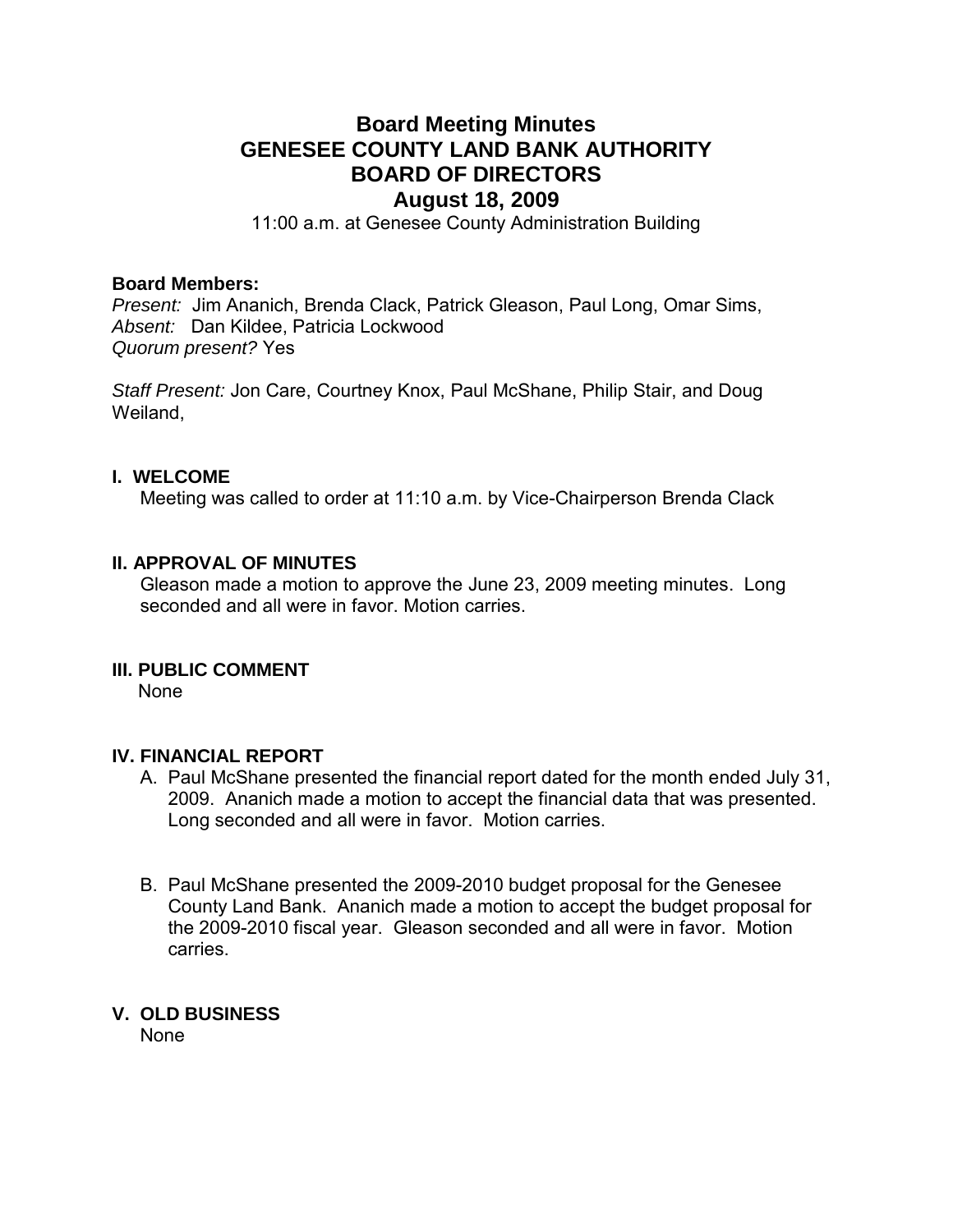## **A. Sales Report**

## **I. Sales**

Philip Stair presented the sales reports for June and July 2009. Ananich made a motion to accept the sales reports. Gleason seconded and all were in favor. Motion carries.

# **II. Multiple Lot Sales**

Philip Stair presented the request of Foss Avenue Baptist Church to purchase a vacant lot at 47-30-226-050 (VL) E. Carpenter and 47-30-208-023 (VL) E. Holbrook. Foss Avenue has been active with Habitat for Humanity in redeveloping the neighborhood around the church. They would like to further these efforts again. It is expected that they will continue to seek properties in the future, in addition to the two properties that Foss Avenue purchased earlier this year that comprised part of their parking lots. The parcels have since been combined. Charles Roberson was in attendance at the board meeting to represent Foss Avenue Baptist Church. Sims made a motion to sell the properties at (VL) E. Carpenter and (VL) E. Holbrook to Foss Avenue Baptist Church. Ananich seconded and all were in favor. Motion carries.

# **B. Neighborhood Stabilization Program-MSHDA**

Doug Weiland presented Grant # NSP-2008-5936-CFR, a proposal to accept from Michigan State Housing Development authority \$1,435,000 which shall be evidenced and controlled by a Grant Agreement with the Authority. Sims made a motion to accept the \$1,435,000 grant from MSHDA. Long seconded and all were in favor. Motion carries.

# **C. Real Estate Appraisers**

Doug Weiland presented real-estate appraiser evaluations and recommendations. Staff recommended that the Land Bank work with all of the appraisers that were interviewed. This included Allegiance, John Snyder Associates, Associated Appraisers, and Snyder Real Estate and Appraisal. Along with the staff the appraisers also indicated that they felt it was best to engage several of the appraisers to better accommodate scheduling the work to be done in a timely fashion. Gleason made a motion to accept staff recommendation and work with all four real estate appraisers. Ananich seconded and all were in favor. Motion carries.

# **D. Identity Theft Prevention Policy**

Paul McShane presented an identity theft prevention program pursuant to the Federal Trade Commission's Red Flags Rule. This program is used to identify relevant red flags tailored to the Land Banks size, complexity and the nature of our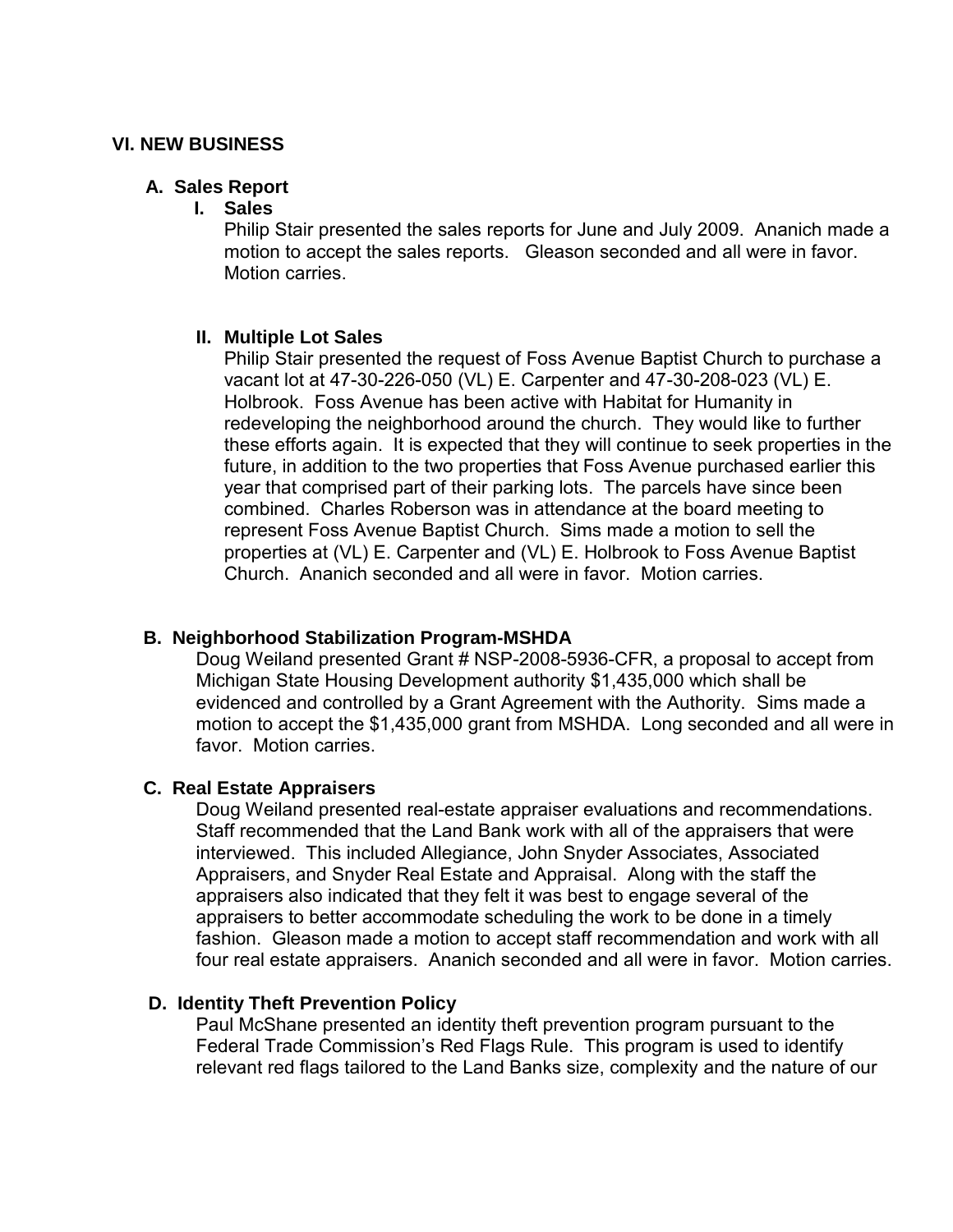operations. Ananich made a motion to accept and implement the Identity Theft Prevention Policy. Gleason seconded and all were in favor. Motion carries.

## **E. Bond Resolution**

Doug Weiland presented the bond resolution whereas, the Genesee County Land Bank Authority is in need of funds in an amount not to exceed \$1,000,000 to pay the costs of acquiring, developing, improving, using, assembling, and disposing of taxforeclosed and other distressed property, including necessary administrative and operation costs in accordance with the Land Bank Fast Tract Act; to foster the development of that property and promote economic growth. The Land Bank has received a proposal from JP Morgan Chase Bank, N.A. to purchase the Land Bank's note. Sims made a motion to accept the proposal from JP Morgan Chase Bank, N.A. in the amount of \$1,000,000. Ananich seconded and all were in favor. Motion carries.

# **VII. Executive Director Report**

Doug Weiland reported on various activities that are currently taking place at the Land Bank that were not otherwise covered by staff reports. These activities include MSHDA NSP award, Career Alliance Recovery Act Program, Community Foundation MPRI Grant, Habitat for Humanity and Deconstruction, Ruth Mott/Applewood Flint Forestry Project, 2009 Weed and Trash Abatement, Appraisers, NSP Rehabs, Stone Street, Urban Gardens, Growing Food in Flint, and Land Bank Neighborhood Input Sessions.

# **IX. ADJOURN**

Meeting was adjourned at 11:55 a.m. Respectfully submitted by Courtney Knox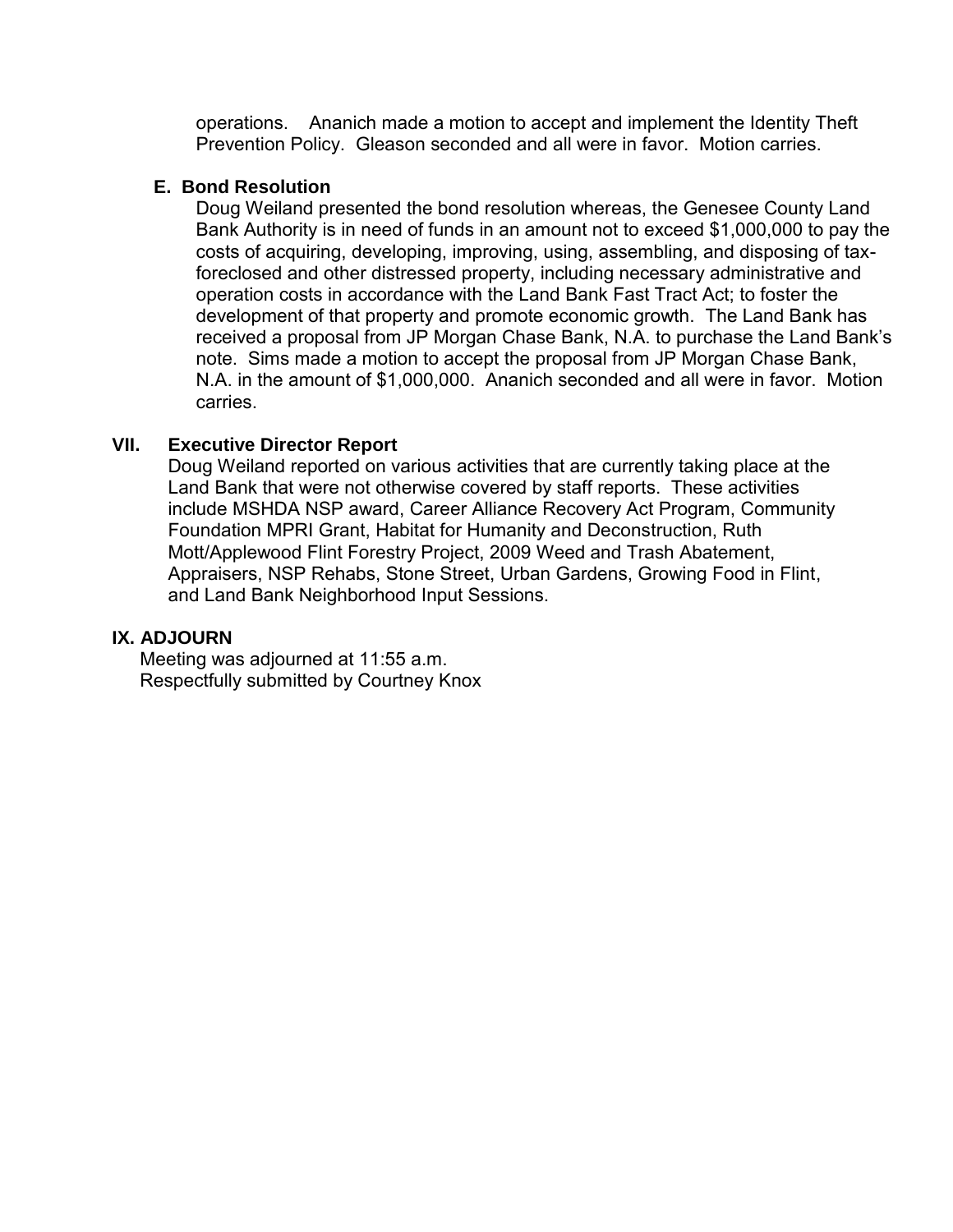# **Board Meeting Minutes GENESEE COUNTY LAND BANK AUTHORITY BOARD OF DIRECTORS October 20, 2009**

11:00 a.m. at Genesee County Administration Building

#### **Board Members:**

*Present:* Jim Ananich, Brenda Clack, Dan Kildee, Paul Long, Omar Sims, *Absent:* Patricia Lockwood, Patrick Gleason *Quorum present?* Yes

*Staff Present:* Courtney Knox, Philip Stair, and Doug Weiland,

## **I. WELCOME**

Meeting was called to order at 11:10 a.m. by Chairman Dan Kildee

## **II. APPROVAL OF MINUTES**

Ananich made a motion to approve the August 18, 2009 meeting minutes. Long seconded and all were in favor. Motion carries

#### **III. PUBLIC COMMENT**

 Tony Martin, with H.U.D., announced that Homeless Awareness week is the second week in November. On November 10, 2009 there will be a homeless luncheon held four different locations including, First Prebsteteryian Church, Northend Soup Kitchen, Brennan Center, and Eastsite Mission. Roughly 500 gift bags will be handed out at the event.

# **IV. FINANCIAL REPORT**

Doug Weiland presented the preliminary year end financial report dated for the month ended September 30, 2009. Ananich made a motion to accept the financial data that was presented. Clack seconded and all were in favor. Motion carries.

## **V. OLD BUSINESS**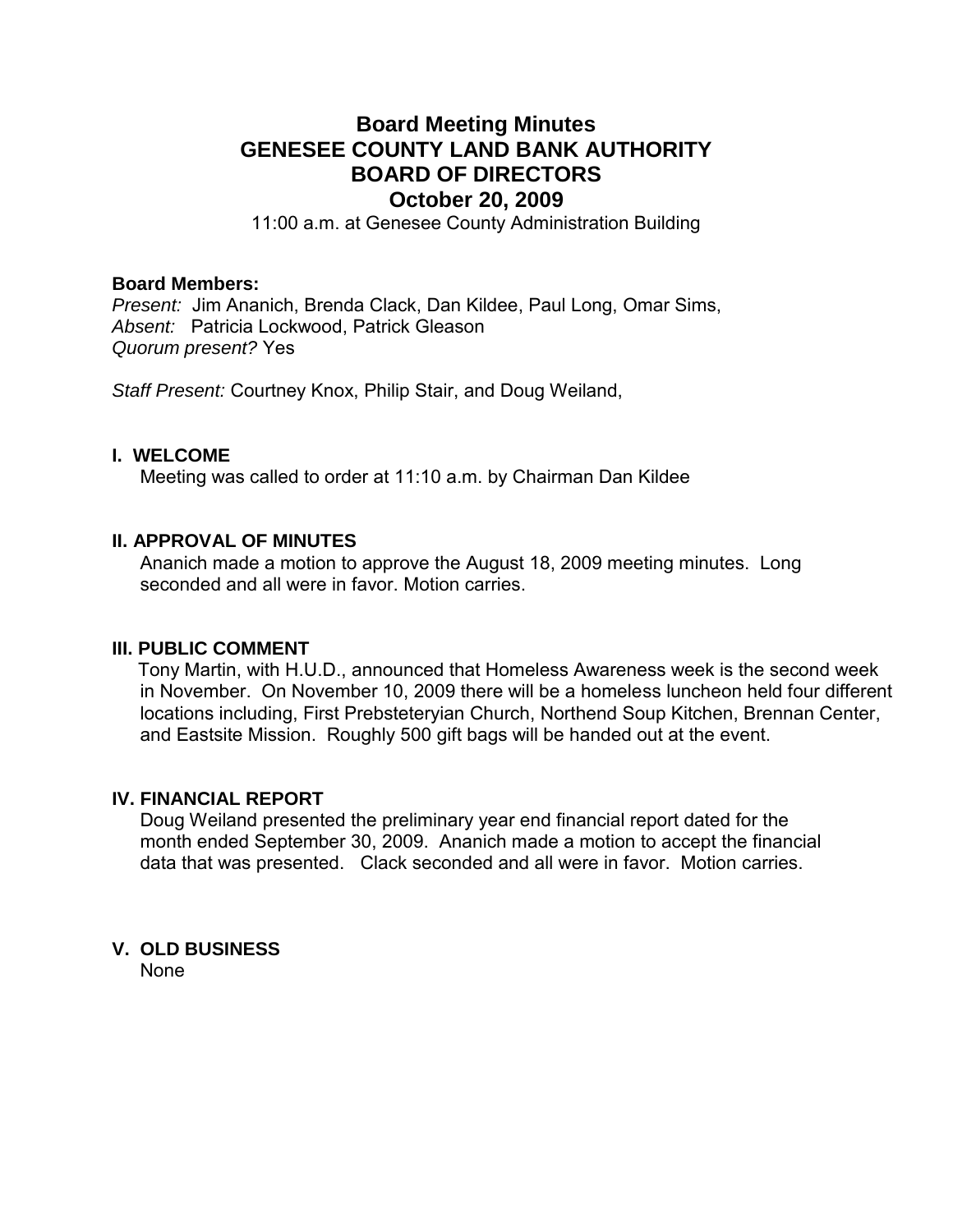## **A. Sales Report**

## **I. Sales**

Philip Stair presented the sales reports for September 2009. Clack made a motion to accept the sales reports. Ananich seconded and all were in favor. Motion carries.

## **B. Development Consulting Contract**

Doug Weiland presented a development consulting contract for the Protogenia Group for the 2009-2010 fiscal year. Ananich made a motion to grant the consulting contract to the Protogenia Group. Long seconded and all were in favor. Motion carries.

# **VII. Executive Director Report**

Doug Weiland reported on various activities that are currently taking place at the Land Bank that were not otherwise covered by staff reports. These activities include MSHDA NSP award, Community Foundation MPRI Grant, Deconstruction, 2009 Weed and Trash Abatement, NSP Rehabs, Stone Street, Urban Garden Tour, Michigan's Defining Moment, Community Input Sessions, Genesee Business Center, Development Update, Newsletter, Staff Changes, IRS Building in Flint, and West Flint Church of the Nazarene Volunteers.

# **IX. ADJOURN**

Meeting was adjourned at 11:45 a.m. Respectfully submitted by Courtney Knox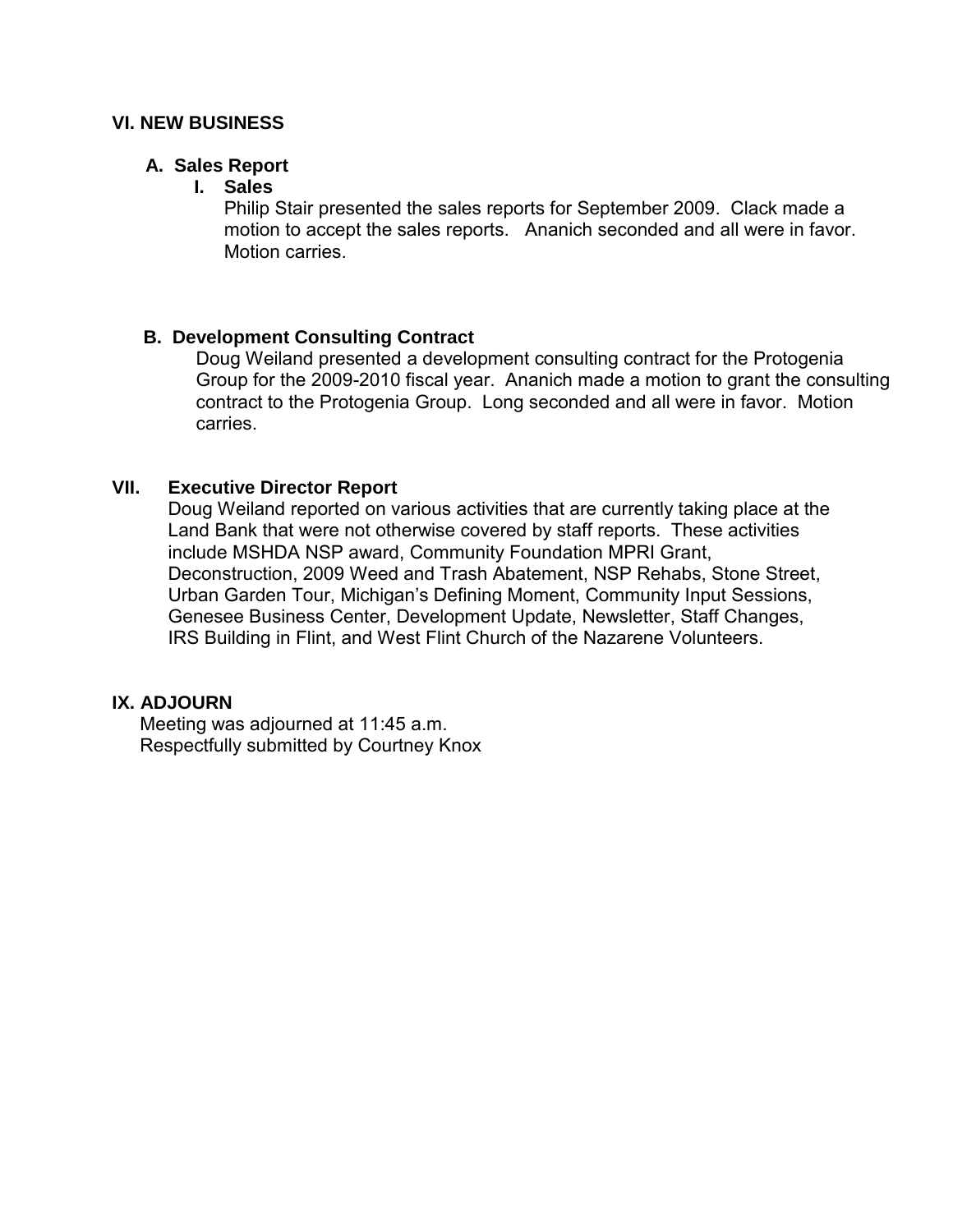# **Board Meeting Minutes GENESEE COUNTY LAND BANK AUTHORITY BOARD OF DIRECTORS November 17, 2009**

11:00 a.m. at Genesee County Administration Building

#### **Board Members:**

*Present:* Patricia Lockwood, Paul Long, Patrick Gleason, Omar Sims *Absent:* Daniel Kildee, Brenda Clack, Jim Ananich *Quorum present?* Yes

*Staff Present:* Courtney Knox, Philip Stair, and Doug Weiland

## **I. WELCOME**

Meeting was called to order at 11:10 a.m. by Secretary Patricia Lockwood

## **II. APPROVAL OF MINUTES**

Long made a motion to approve the October 20, 2009 meeting minutes. Sims seconded and all were in favor. Motion carries

## **III. PUBLIC COMMENT**

None

## **IV. FINANCIAL REPORT**

Doug Weiland presented the financial report dated for the month ended October 31, 2009. Gleason made a motion to accept the financial data that was presented. Sims seconded and all were in favor. Motion carries.

## **V. OLD BUSINESS**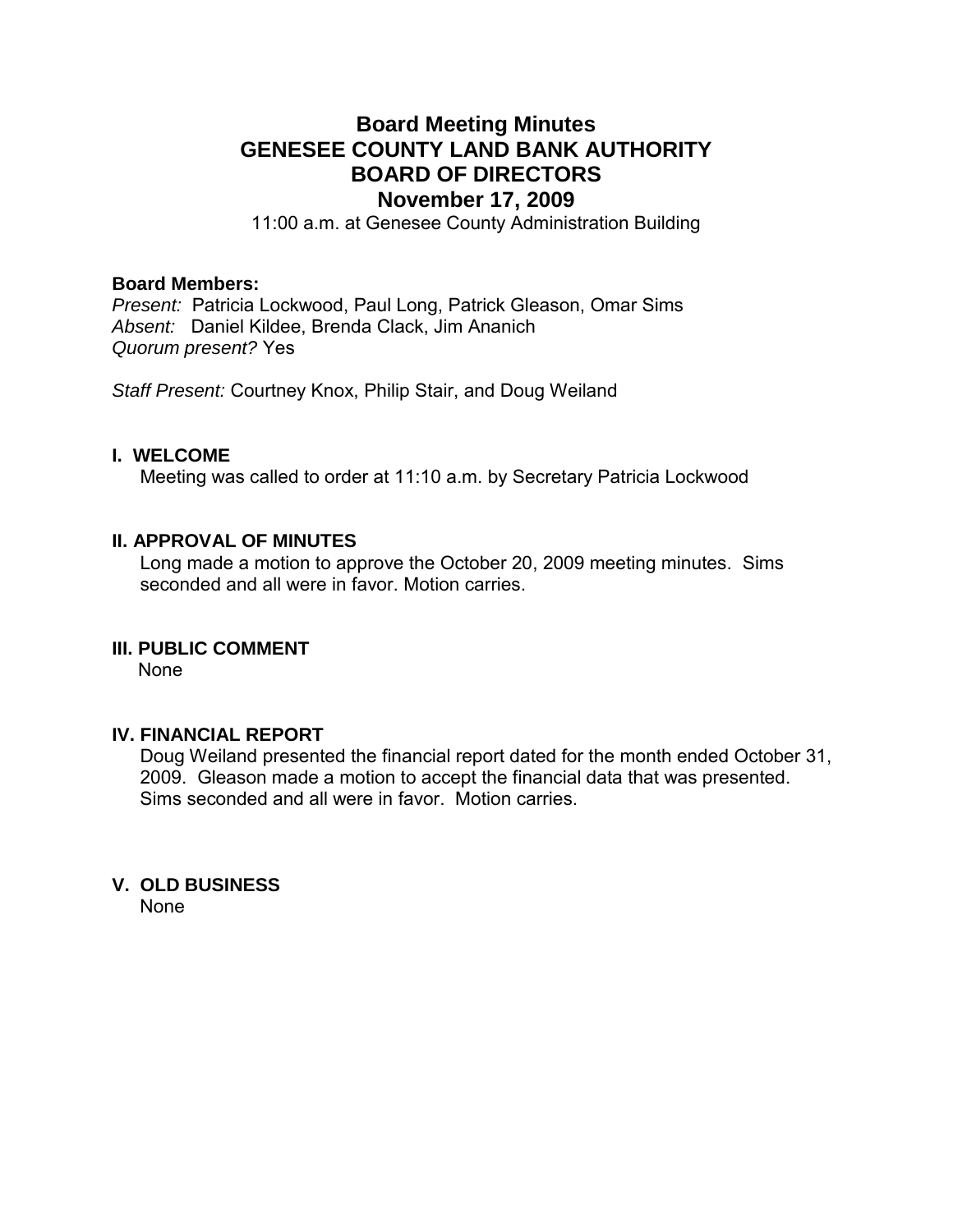## **A. Sales Report**

## **I. Sales**

Philip Stair presented the sales reports for October 2009. Sims made a motion to accept the sales reports. Long seconded and all were in favor. Motion carries.

## **II. Multiple Lot Sales**

Howard Brown, Jr. attended the board meeting on behalf of his father Howard Brown, Sr., who would like to purchase three lots that are fenced in with a home he just purchased this past month at 1051 Wager Ave. Mr. Brown's would also like to purchase the lot next to his homestead at 1025 Wager Ave. Sims made a motion to sell the vacant lots on Wager Ave. to Mr. Brown, including 47-31-135- 032, 47-31-135-033, 47-31-135-034, and 47-31-135-026 as the sidelot purchase. Long seconded and all were in favor. Motion carries.

# **B. Mission Statement Revision**

Doug Weiland presented a revised mission statement stating that the Genesee County Land Bank Authority mission is to restore value to the community by acquiring, developing, and selling vacant and abandoned properties in cooperation with stakeholders who value responsible land ownership. Gleason made a motion to accept the revised mission statement. Sims seconded and all were in favor. Motion carries.

# **VII. Executive Director Report**

Doug Weiland reported on various activities that are currently taking place at the Land Bank that were not otherwise covered by staff reports. These activities include MSHDA NSP Demos and Rehabs, NSP2, Community Foundation MPRI Grant, Deconstruction, 2009 Weed and Trash Abatement, Out-County NSP Demos and Rehabs, Stone Street, Community Forums, Genesee Business Center, Staff Changes, New Grants, and Grant Renewals.

# **IX. ADJOURN**

Meeting was adjourned at 11:25 a.m. Respectfully submitted by Courtney Knox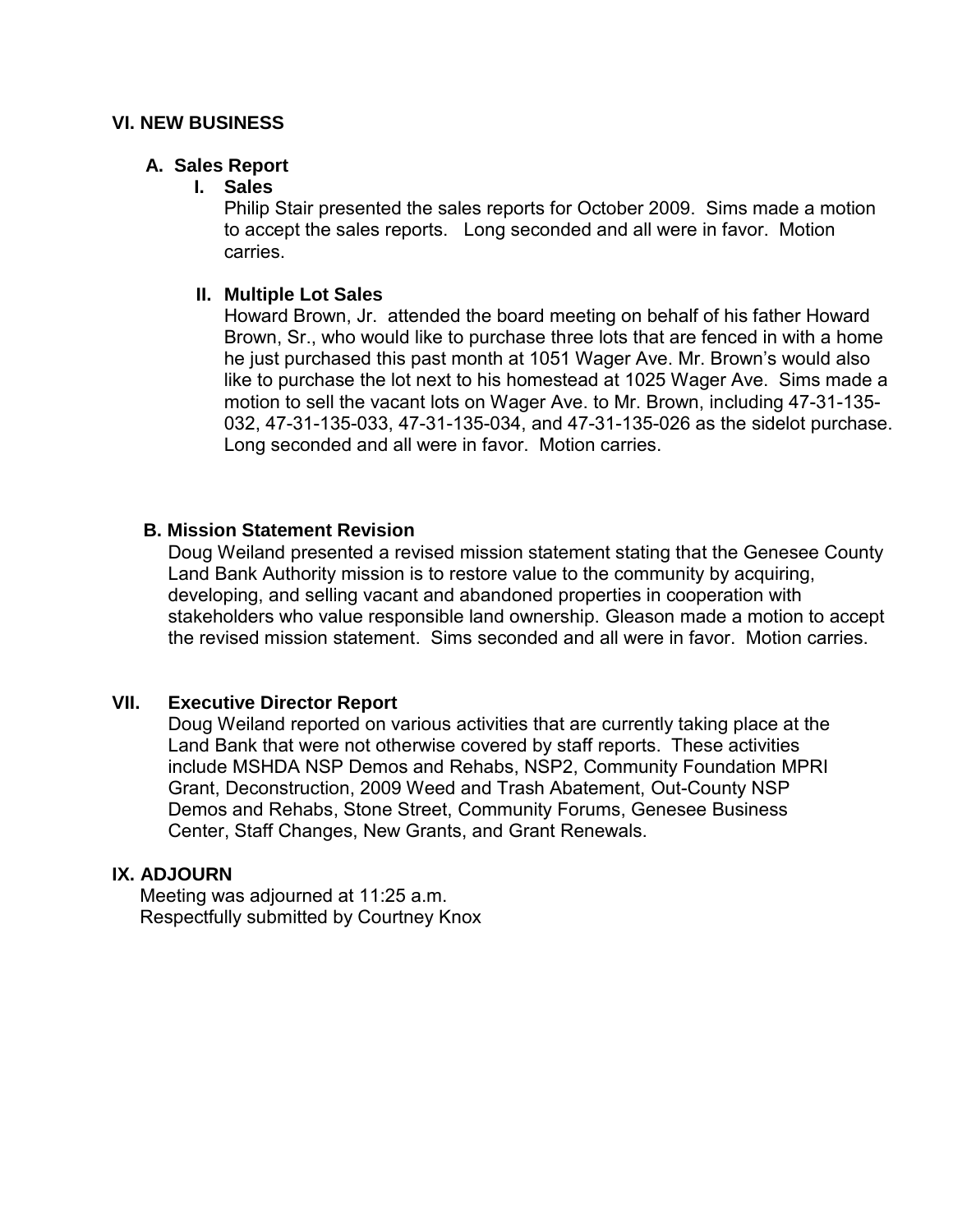# **Board Meeting Minutes GENESEE COUNTY LAND BANK AUTHORITY BOARD OF DIRECTORS December 15, 2009**

11:00 a.m. at Genesee County Administration Building

## **Board Members:**

*Present:* Patricia Lockwood, Patrick Gleason, Omar Sims, Brenda Clack *Absent:* Daniel Kildee, Paul Long, Jim Ananich *Quorum present?* Yes

*Staff Present:* Courtney Knox, Philip Stair, and Doug Weiland, Paul McShane, Jennifer **Riggs** 

#### **I. WELCOME**

Meeting was called to order at 12:25 p.m. by Brenda Clack.

## **II. APPROVAL OF MINUTES**

Lockwood made a motion to approve the November 17, 2009 meeting minutes. Sims seconded and all were in favor. Motion carries.

## **III. PUBLIC COMMENT**

 Chris DelMorone Chair of the Citizens Board of Advisors made note that the Telephone Book has the Genesee County Land Bank listed incorrectly. Also, wants to see City of Flint notify property owners, including Land Bank, when structures have burned. Lastly, he would like to see sales reports to also include ward/commissioner district so advisors can see where properties are being sold.

## **IV. FINANCIAL REPORT**

Paul McShane presented the financial report dated for the month ended November 30, 2009. Lockwood made a motion to accept the financial data that was presented. Gleason seconded and all were in favor. Motion carries.

## **V. OLD BUSINESS**